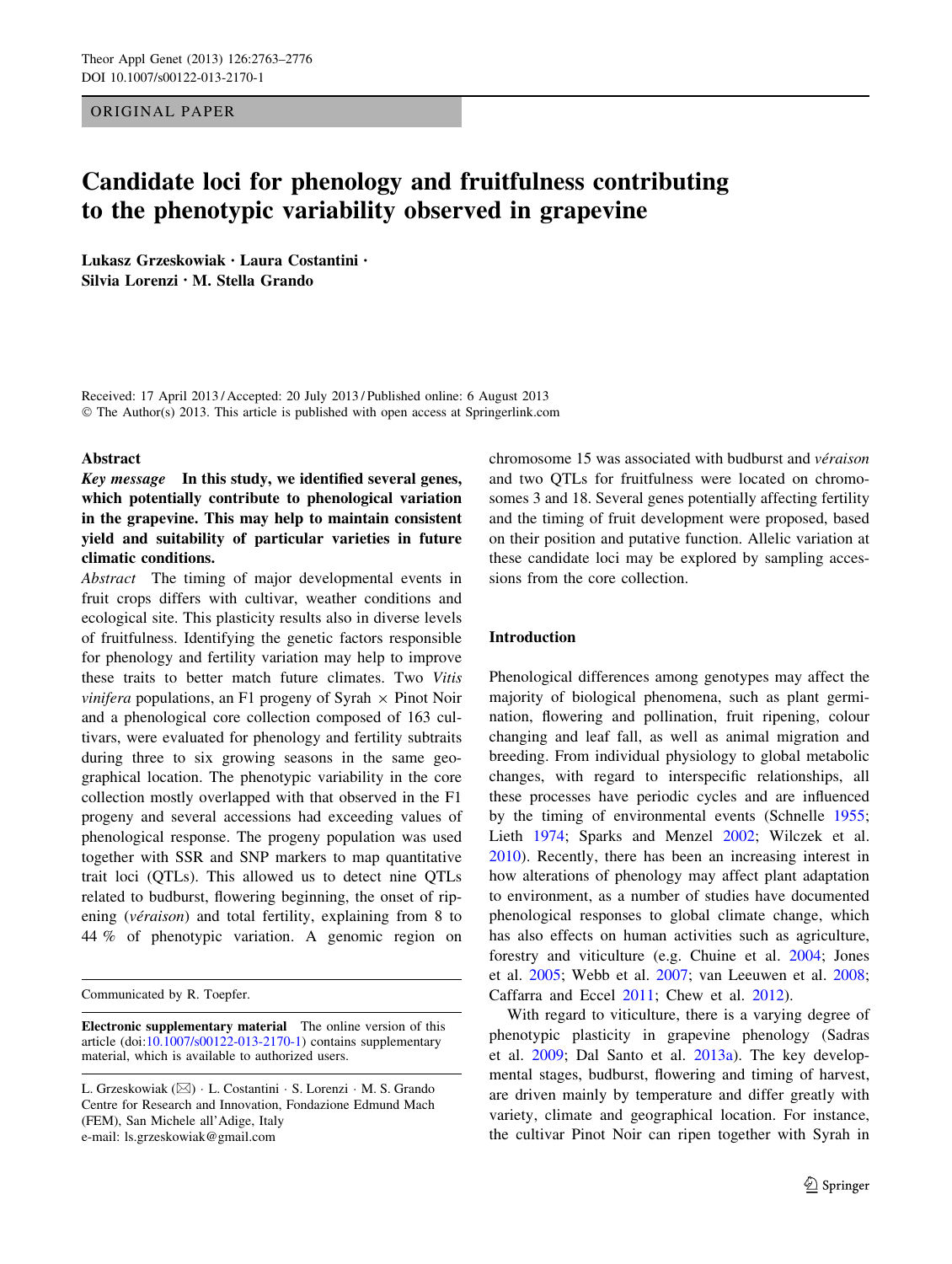cold regions, but earlier than Syrah in warm regions (Dry [1983;](#page-12-0) Coombe [1988;](#page-12-0) van Leeuwen et al. [2008](#page-13-0); Jackson [2008\)](#page-12-0). This plasticity results also in different levels of fertility (fruitfulness) and yield (Sadras et al. [2009;](#page-13-0) Nicotra et al. [2010;](#page-13-0) Anderson et al. [2012\)](#page-11-0). Several studies have shown that the growth rate and composition of the grape can be affected by climate change, representing a risk to present and future fruit production (e.g. Coombe [1988](#page-12-0); Schultz [2000;](#page-13-0) Duchêne and Schneider [2005;](#page-12-0) Jones et al. [2005](#page-12-0); Brunet et al. [2007;](#page-11-0) Jackson [2008;](#page-12-0) Webb et al. [2008](#page-13-0); Duchêne et al. [2010;](#page-12-0) Keller [2010\)](#page-12-0). Therefore, to maintain suitability of particular varieties and consistency in yield and wine styles, grape growers need to consider altering the balance of cultivars from specific regions or developing new cultivars with improved traits to better match future climate conditions (Schultz [2000;](#page-13-0) Webb et al. [2010;](#page-13-0) Hannah et al. [2013](#page-12-0)).

Exploiting the phenotypic and genetic differences between grapevines may allow for successful grape cultivation over a range of climate types and provides possibilities for traditional breeding, as well as identification of target genes for marker-assisted selection (Martinez-Zapater et al. [2010\)](#page-13-0). One way to identify the location of key genes with reference to specific markers and the sequenced genome is by discovering quantitative trait loci (QTLs), which indicate regions of a genome that contribute to trait variation. For instance, QTLs related to fertility, growth and phenology have been mapped from F1 segregating progenies obtained by crossing two grapevine cultivars, and this has been used to start identification of candidate genes (Costantini et al. [2008;](#page-12-0) Doligez et al. [2010](#page-12-0); Duchêne et al. 2010). Although only a handful of these QTLs have been characterized, and their structure and interactions are complex (Doligez et al. [2010](#page-12-0); Martinez-Zapater et al. [2010\)](#page-13-0), the potential adaptive benefits of exploiting the variation in phenological response were recently demonstrated using the progeny of cultivars Riesling and Gewürztraminer (Duchêne et al. [2010](#page-12-0), [2012](#page-12-0)).

In this study, we evaluated the phenological and fruitfulness variability within two populations of wine grapes planted in the same location: a germplasm core collection composed of different cultivated varieties and a segregating population derived from a cross between cultivars Syrah and Pinot Noir. Next, we performed QTL mapping in the biparental population and detected several regions in the grapevine genome correlated with the phenotypic variation in budburst, flowering, the onset of ripening (*véraison*) and total fertility. Finally, we proposed and discussed several candidate genes based on a Gene Ontology (GO) term enrichment and functional annotation analysis.

## Materials and methods

Plant material and climatic description of the study site

The grapevine populations analysed in this study belong to the FEM grape germplasm collection located in San Michele all'Adige (Trentino, Italy). The first population is a Vitis vinifera ''phenological core collection'' (core P) composed of 163 various cultivar accessions (listed in supplementary Table S1), replicated five times and selected as the most representative samples of genetic and agromorphological diversity (Emanuelli et al. [2013](#page-12-0)). The second population is a progeny derived from a cross between grapevine varieties Syrah and Pinot Noir. It comprises 170 F1 individuals which were used for linkage map construction (Costantini et al. in prep). All plants of these two populations were grafted on the rootstock Kober 5BB at the FEM experimental field "Giaroni", and then uniformly pruned and trained according to the Guyot system.

San Michele all'Adige has a humid continental climate classified as Dfb (snow, fully humid, warm summer) under the Köppen-Geiger climate classification system (Kottek et al. [2006](#page-12-0)). Weather records were obtained from a meteorological station located close to the FEM experimental field (elevation 205 m above sea level,  $46.189^\circ$  N,  $11.134^\circ$ E). The station recorded daily observations of maximum, minimum, and average temperatures and precipitation in 2005–2011 (supplementary Table S2). Climate characteristics for this period showed that precipitation averaged 90 mm during the growing season with a minimum of 68 mm in 2006 and a maximum of 131 mm in 2008. The average growing season temperature in the region was 18.1 °C (17-18 °C within all years). The average maximum temperature during the growing season was  $23.2 \text{ °C}$ (22.2 °C in 2008 and 24.8 °C in 2006). The average minimum temperature during the growing season was  $11.8 \text{ °C}$ with a low of 10.3 °C in 2010 to a high of 12.9 °C in 2006.

#### Phenotypic assessment

Six developmental stages were defined based on the modified E-L system for grapevine phenological classification (Coombe [1995](#page-12-0)). These stages comprised: budburst (BB, stage E–L 4), when 50 % of the shoots had the leaf tips visible; beginning of flowering (FB, stage E–L 20) corresponding to 10 % of flower caps off; end of flowering (FE, stage E–L 26), when flower cap fall was complete; beginning of *véraison* (VB, stage E–L 34), when berries started to soften; end of *véraison* (VE stage E–L 37) in which all berries were soft; and ripening (R, stage E–L 38), when juice extracted from the berries had 18 degrees Brix (a measurement of the sugar content in a solution).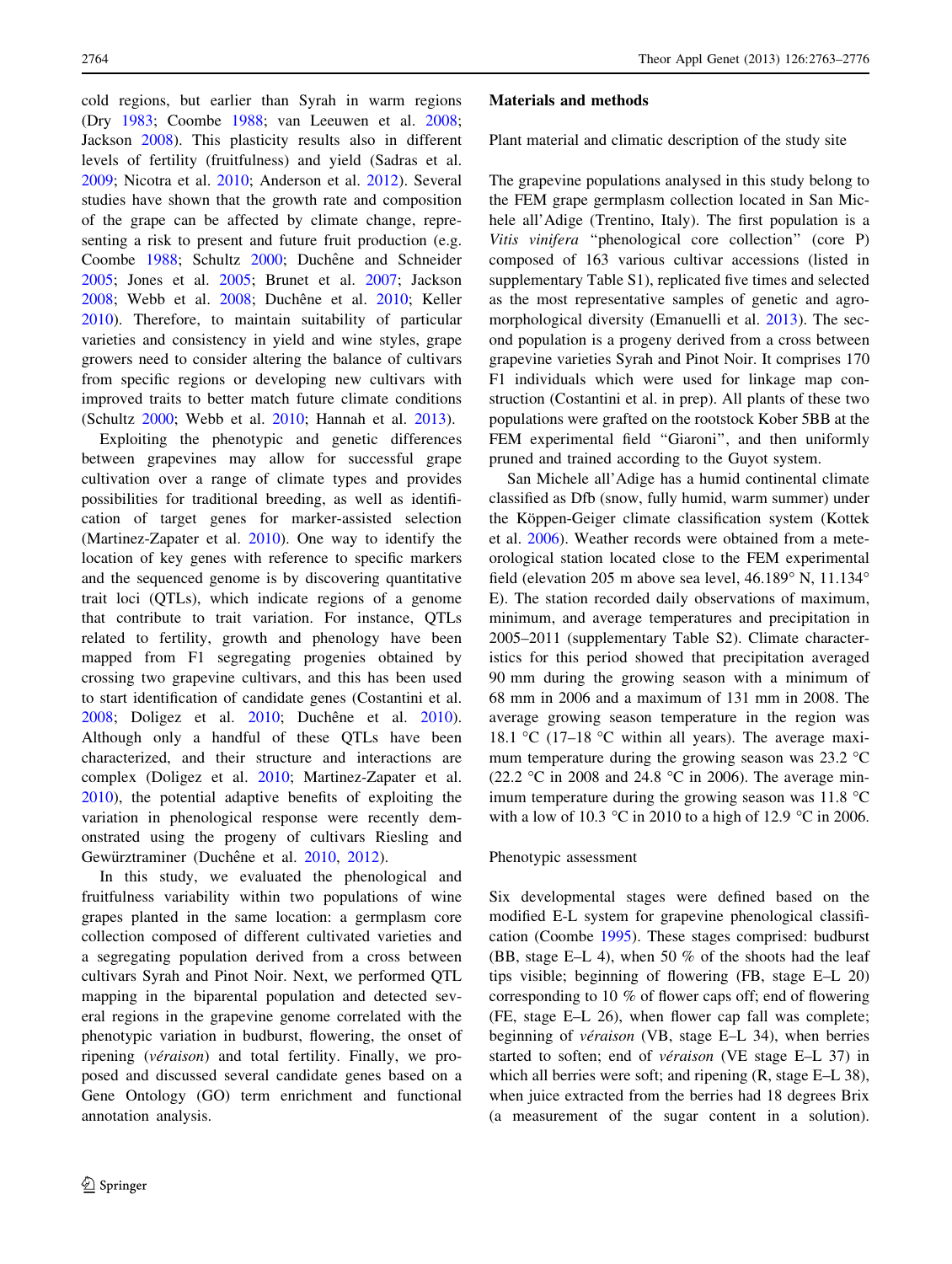Phenotypic assessment was recorded from 3 to 6 years during 2005–2011, depending on trait and population analysed.

Plant observations and the daily climate data were summarized for the growing season from April to October, since growing season averages are adequate to explain the phenology of grapevine (Jones et al. [2005](#page-12-0)). The dates of each phenological stage were converted into day of the year (DOY), i.e. the number of days after January 1 on which the plant attained each developmental stage. For the progeny population, we calculated also the temperature accumulated over time, referred to as heatsum, which determines the rate of spring development of plants. Heatsum is the accumulation of growing degree days (GDD) up to the date of a phenological event. One GDD is equal to one degree above the base temperature during 24 h. A commonly used heat accumulation index is the Winkler index, where GDD is the sum of the differences between the mean daily air temperature and  $10^{\circ}$ C threshold temperature over the active period from April to October (Amerine and Winkler [1944](#page-11-0); Hunter and Lechowicz [1992](#page-12-0); Ghelardini et al. [2006](#page-12-0)).

Berry clusters were counted during stage E–L 29 to calculate bud fruitfulness, i.e. the first measure of yield potential, expressed as the total fertility index and estimated by dividing the total number of clusters by the total number of growing shoots per plant. The fertility, phenology and climate data were analysed using the program SPSS 17.0 (SPSS Statistics for Windows, Version 17.0, SPSS Inc., Chicago, IL, USA).

## QTL analysis

For QTL identification, we used a previously constructed genetic linkage map based on the genotyping of 652 SSR and SNP markers in 170 F1 individuals from the progeny of Syrah and Pinot Noir (Costantini et al. in prep., updated from Troggio et al. [2007](#page-13-0)). In the case of the phenological traits, two types of phenotypic datasets were used for each year: one based on DOY and the other based on GDD. Exemplary correlations between DOY and GDD for 3 years (2008–2010) are shown in supplementary Fig. S1. The QTL analysis was performed in MapQTL 6.0 (van Ooijen [2009\)](#page-13-0) with the simple interval mapping and multiple QTL mapping (MQM) functions (with step size 1 cM). Using these methods, background markers were selected to take over the role of the putative QTL as cofactors and reduce the residual variance. The LOD profiles from interval mapping were inspected and the marker closest to each LOD peak was selected as the cofactor to perform the MQM mapping. Several cycles were performed to obtain the potentially maximum number of cofactors for the MQM analysis. These cofactors were then subjected to backward elimination procedure, which leaves out one cofactor at a time to create a subset of markers. The retained set of cofactors was used for further rounds of MQM. In the final LOD profile, QTLs were declared significant, if the maximum LOD exceeded the linkage group and/or genome-wide LOD threshold (calculated using 1,000 permutations) and mean error rate was lower than 0.05. Each QTL was characterized by its LOD score and percentage of phenotypic variation explained in the mapping population. Further, a non-parametric Kruskal– Wallis test was performed to provide support to the marker– trait associations separately for each season. This test is regarded as the non-parametric equivalent to the one-way analysis of variance and indicates that the results of the QTL mapping are not influenced by segregation distortion or nonnormal distribution of particular traits (Lehmann [1975](#page-13-0); van Ooijen [2009](#page-13-0)). Confidence intervals were estimated in cM and corresponded to an LOD score drop of one on either side of the likelihood peak. The physical positions of these intervals are provided relative to the genome sequence of Pinot Noir clone ENTAV115 (Velasco et al. [2007](#page-13-0)).

## Candidate gene selection

We selected candidate genes from among functionally annotated genes located within three QTL intervals on chromosomes 3, 15 and 18. The reference genome PN40024  $(12 \times$  assembly) was used to extract version 1 of the gene predictions  $(12 \times v1)$ ; Jaillon et al. [2007;](#page-12-0) Forcato [2010](#page-12-0); Grimplet et al. [2012\)](#page-12-0). The physical positions of the QTL intervals based on this reference genome were as follows (in bp): for chromosome 3: 6,686,683–8,843,323, for chromosome 15: 13,060,296–16,414,837 and for chromosome 18: 10,665,387–13,879,246. To choose the candidate genes the intervals were tested for GO annotation enrichment using agriGO (Du et al. [2010\)](#page-12-0). The statistical significance of functional enrichment within the intervals was evaluated using the hypergeometric distribution. A GO term was significantly enriched in the QTL interval, if the  $p$  value was less than 0.05 in comparison with the dataset of all gene transcripts annotated in the reference genome (available in agriGO). The genes were grouped into eight functional categories: cellular process, development, metabolism, regulation, response to stimulus, signalling, transport and diverse functions (supplementary Tables S3, S4 and S5).

# Results

Distribution of the phenological and fertility traits in the core collection and the QTL mapping population

We observed non-normal distribution of the data for all traits and seasons, except for total fertility in 2009 (in both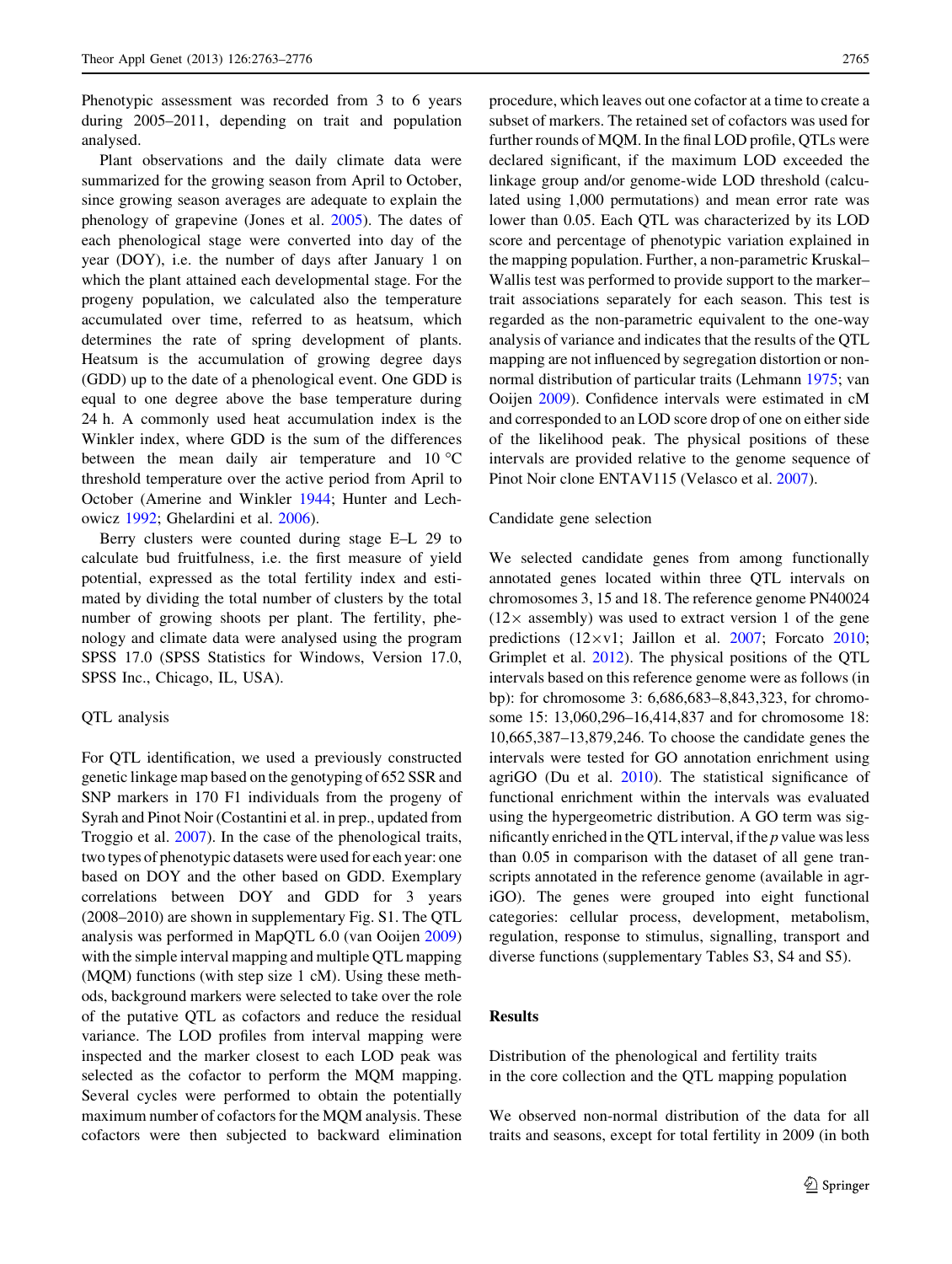populations; Fig. [1a](#page-4-0)). The six phenological events defined in this study varied between cultivars of the ''phenological collection'' (core P), as well as in the progeny of the Syrah  $\times$  Pinot Noir mapping population (SY  $\times$  PN). The window of time in which each event typically occurred in the phenological collection among the analysed years was greater for *véraison* beginning and *véraison* end (both 75 days), as well as ripening (64 days), than for budburst (22 days), flowering beginning (19 days) and flowering end (16 days; Table [1](#page-5-0)). These values in the mapping population were as follows: 17 days for budburst, 12 days for flowering beginning, 14 days for flowering end, 39 days for véraison beginning, 47 days for véraison end and 31 days for ripening. Syrah was the earlier parent for budburst, while Pinot Noir was the earlier parent for flowering, *véraison* and ripening. Most of the progeny showed on average the timing of phenological events situated between both parents, but transgressive segregation was observed as well (Fig. [1b](#page-4-0)–e).

Further evaluation of these two populations in the analysed period of 3 to 6 years indicated that in core P budburst occurred on average on April 16, with a range between the earliest and the latest variety of 23 days (Magaratch and Garganega, respectively; supplementary Table S1). The highest year-to-year budburst variability was observed for varieties Datal, Goyura and Terret Noir  $(SD \pm 8)$ , and the lowest for Fertilia, Humagne, Morrastel, Neretta cuneese and Ortega (SD  $\pm$  1). In the SY  $\times$  PN mapping population, the average budburst occurred also on April 16.

Flowering started in the phenological core collection on May 31 on average, with a range of 15 days (the earliest was Léon Millot and the latest Bombino bianco). The among-years variability in flowering beginning was the highest for Cegled szepe  $(SD \pm 11)$  and the lowest for Beogradska Rana, Bombino bianco, Dunkelfelder, Kanzler Feld O, Maiolica, Petit meslier and Zweigelt blau (SD  $\pm$  4). In the SY  $\times$  PN progeny, on average, flowering began on May 30.

Flowering ended in the core P on average on June 7, with a range of 13 days (the earliest was Léon Millot and the latest Airen, Alarije, Albana, Bombino bianco, Coda di volpe bianca, Parellada and Trebbiano Toscano). The highest year-to-year flowering end variability was observed for varieties Arnsburger, Ehrenfelser, Muscat delecta, Ortega, Sicilien and Turan (SD  $\pm$  9), and the lowest for Bombino bianco and Parellada (SD  $\pm$  4). In the SY  $\times$  PN mapping population, flowering ended on average on June 5.

The average date of *véraison* beginning occurred in the observed 163 varieties on August 4, ranging for 68 days (the earliest accession was Turan and the latest Ohanés). The highest among-years variation of *véraison* beginning was observed for Malvasia di candia aromatica (SD  $\pm$  19)

and the lowest for Coda di volpe bianca, Fertilia, Jacquère, Maiolica and Monja (SD  $\pm$  3). In the SY  $\times$  PN mapping population, *véraison* started on average on August 3.

Véraison ended in the core collection on August 23 on average, with a range of 65 days (the earliest was Madelaine angevine  $\times$  Calabrese and the latest Raboso Piave). The year-to-year variability in véraison end was highest for Ohanés (SD  $\pm$  28) and lowest for Léon Millot (SD  $\pm$  3). In the SY  $\times$  PN progeny, *véraison* ended on August 19 on average.

Ripening (harvest) dates for the observed varieties of the phenological collection averaged on September 13, with a range of 54 days between the earliest variety Nektar and the latest variety Ohanés. The highest variation among years in this stage was observed for Cegled szepe and Léon Millot  $(SD \pm 31)$ , and the lowest for Petit Meslier (SD  $\pm$  4). Dates of harvest for the SY  $\times$  PN progeny averaged on September 7.

Intervals between the main phenological events are also an important measure of developmental timing. The 163 grapevine varieties in core P revealed an average interval from budburst to flowering end of 54 days. The shortest interval between these two events was 44 days (in accessions Blauer Gelbhoelzer and Garganega) and the longest 60 days (in varieties Early Muscat and Perlon). The interval between budburst and *véraison* beginning was 110 days on average, with a range of 62 days from the shortest average interval of 88 days in varieties Beogradska Rana and Turan to 150 days in the variety Ohanés. The period from flowering beginning to *véraison* beginning averaged 64 days, with a range of 64 days for the analysed years (the variety Turan had the shortest average interval of 40 days, while Ohanés had the longest average interval of 104 days). The time from flowering beginning to ripening for the 163 cultivars averaged 102 days. This interval varied from the shortest for Beogradska Rana, Contessa and Nektar (77 days) to the longest for Aspiran noir and Ohanés (126 days). The total ripening stage from *véraison* beginning to harvest had an average of 38 days, with a range of 53 days. Coda di volpe bianca and Pinot meunier had the shortest average interval of 20 days, while Boglarka had an average 73 day interval. The length of the interval from budburst to ripening for the region studied covered the period from early April to late October and averaged 147 days across cultivars in the collection. This interval characterized the time needed for each plant to ripen and varied by 51 days on average (from 123 days for varieties Nektar, Pinot meunier and Sicilien to 174 days for Dattier noir).

The total fertility coefficient was estimated as the number of flower clusters per number of shoots. The average fertility index value in the phenological core collection was 1.47. The highest average fertility index value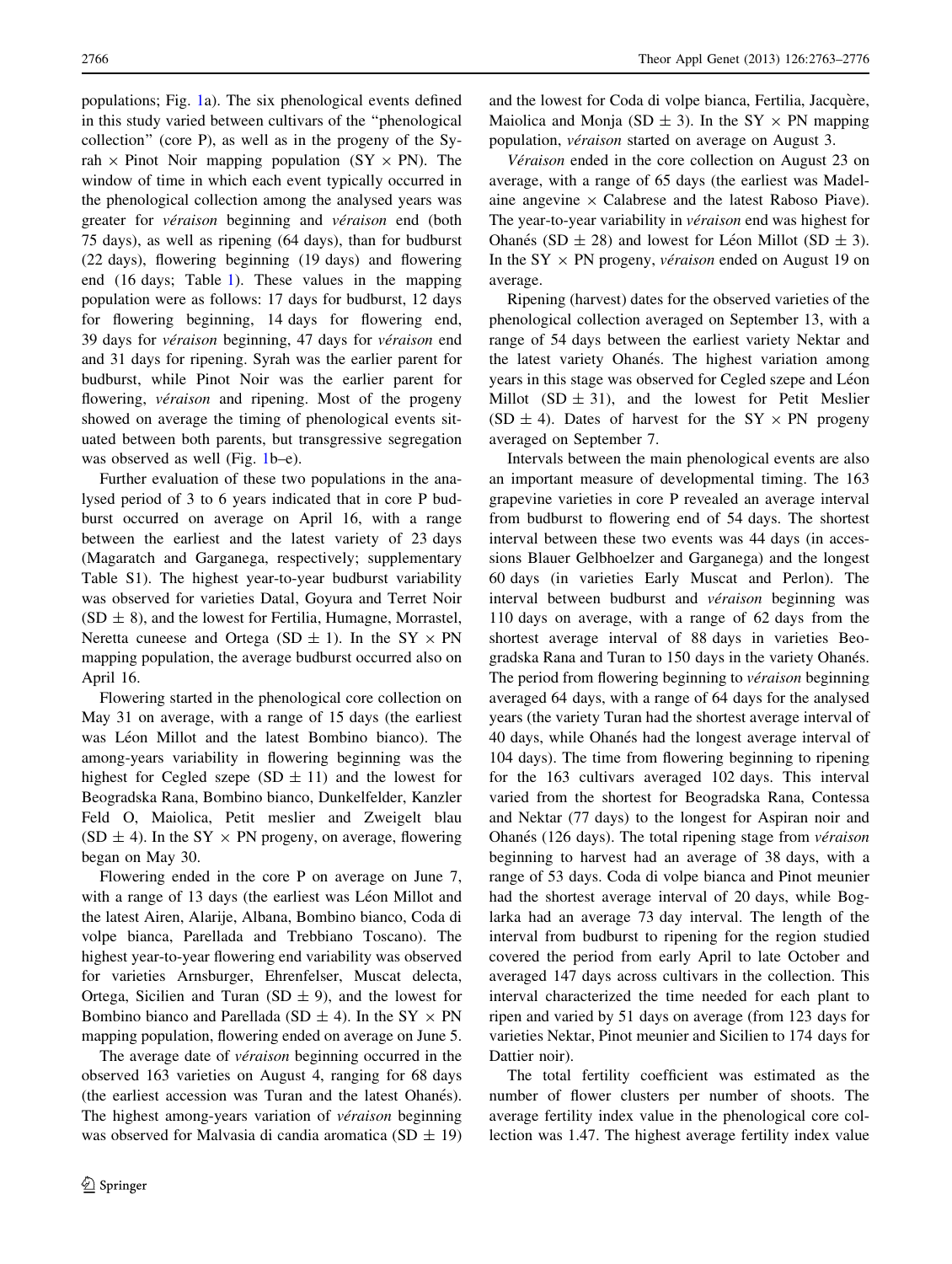<span id="page-4-0"></span>Fig. 1 Comparison of phenotypic variability in two grapevine populations: the ''phenological core collection'' (Core P) and the progeny of a cross between Syrah and Pinot Noir (SY  $\times$  PN). Exemplary frequency plots for: a total fertility index (TF) in 2009 and b–e the timing of flowering beginning (FB) and véraison beginning (VB) in 2009 and 2010, respectively; DOY day of year in Julian days



<sup>2</sup> Springer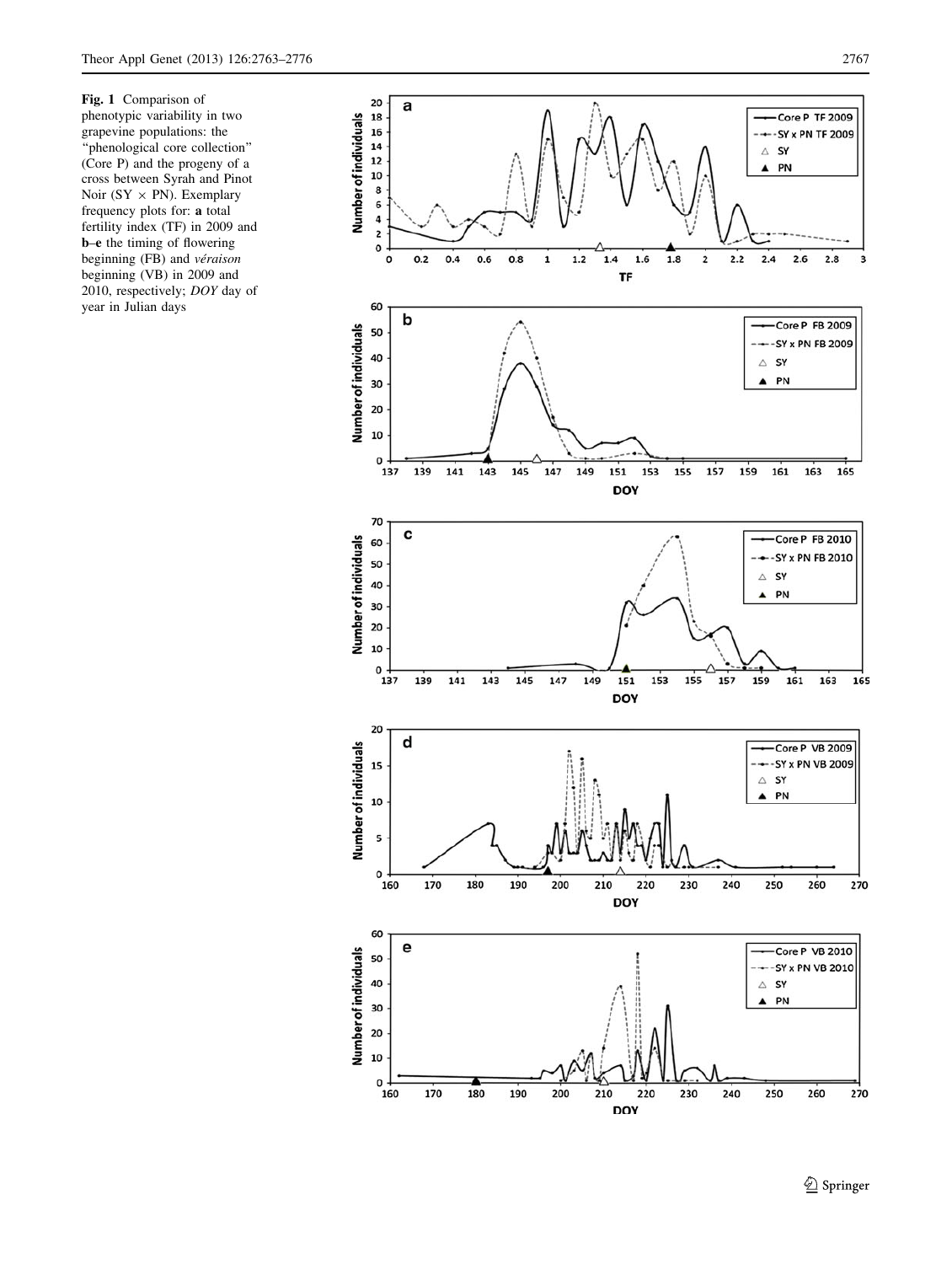<span id="page-5-0"></span>

| $\rm{Train}$               | Years | ρ,<br>Core       |                  |                   |                  |                       |                                               |                 |                       |                 | $\times$<br>$\mathbf{S}\mathbf{Y}$ | $\mathbf{\underline{K}}$ |               |                            |                       |                 |                  |                       |                           |
|----------------------------|-------|------------------|------------------|-------------------|------------------|-----------------------|-----------------------------------------------|-----------------|-----------------------|-----------------|------------------------------------|--------------------------|---------------|----------------------------|-----------------------|-----------------|------------------|-----------------------|---------------------------|
|                            |       | $\geq$           | Ńщ               |                   | Max              |                       | Range                                         | Mean            |                       | S <sub>D</sub>  | $\geq$                             | Nin                      |               | Max                        |                       | Range           | Mean             |                       | $\mathbb{S}$              |
| $_{\rm BB}$                | 2008  | 162              | 96               | Apr $07$          | 123              | May $02$              |                                               | $\approx$       | $\frac{8}{18}$<br>Apr | $\sigma$        | 168                                | $\geq$                   | Apr $09$      | 117                        | Apr 26                | $\overline{1}$  | $\overline{110}$ | Apr 19                |                           |
|                            | 2009  | 162              | 93               | Apr <sub>03</sub> | $\overline{11}$  | Apr 24                | $\overline{27}$                               | 102             | Apr 11                | $\overline{4}$  | 168                                | 66                       | Apr $06$      | 114                        | Apr 24                | $\frac{8}{18}$  | 100              | Apr $10$              | 4 w 4                     |
|                            | 2010  | 161              | 99               | Apr 09            | 116              | Apr 26                | $\overline{L}$                                | 106             | Apr 16                | $\overline{4}$  | 169                                | 99                       | Apr 09        | 116                        | Apr 26                | $\overline{1}$  | 106              | Apr $16$              |                           |
|                            |       |                  |                  |                   |                  |                       | $\begin{array}{c} 23 \\ 20 \\ 21 \end{array}$ | 106             | Apr 16                |                 |                                    |                          |               |                            |                       | $\overline{1}$  | 106              | Apr 16                |                           |
| 岊                          | 2006  | 163              | 147              | May $27$          | 167              | $\rm{Jun}$ $\rm{16}$  |                                               | 157             | $\rm{Jun}$ 06         | 4               | 148                                | 148                      | May 28        | 165                        | Jun $14$              | $\overline{1}$  | 156              | $\rm{Jun}$ 05         |                           |
|                            | 2007  | 162              | 134              | May 14            | 155              | $\,$ Jun $\,$ 04 $\,$ |                                               | $\overline{4}$  | May 21                | $\sim$          | 167                                | 131                      | May 11        | 142                        | May 22                | $\equiv$        | 139              | May 19                | $U4$ $U$                  |
|                            | 2008  | 162              | 145              | May $24$          | 165              | Jun 13                | $\Omega$                                      | 156             | $\,\rm{Jun}$ 04       | $\overline{4}$  | 166                                | 151                      | May 30        | 162                        | $\rm{J}un$ $10$       | $\equiv$        | 155              | $\rm{Jun}$ 03         |                           |
|                            | 2009  | 162              | 138              | May 18            | 155              | Jun $04$              | $\overline{17}$                               | 146             | May 26                | $\mathfrak{g}$  | 164                                | 143                      | May 23        | 154                        | $\,\rm{Jun}$ 03       | $\equiv$        | 145              | May 25                | $\sim$ $\sim$             |
|                            | 2010  | $\overline{161}$ | $\overline{14}$  | May 24            | $\overline{161}$ | $\rm{Jun}$ $10$       | $\overline{17}$                               | 154             | $\rm{Jun}$ 03         | ന               | 168                                | 151                      | May 31        | 159                        | $\rm{Jun}$ 08         | $\infty$        | 154              | Jun $03$              |                           |
|                            |       |                  |                  |                   |                  |                       | $\overline{5}$                                | 151             | May 31                |                 |                                    |                          |               |                            |                       | $\overline{c}$  | <b>150</b>       | May 30                |                           |
| $\left[\frac{1}{L}\right]$ | 2006  | 163              | 163              | Jun $12\,$        | 174              | $\rm{Jun}$ $\rm{23}$  | $\equiv$                                      | 168             | Jun $17\,$            | $\sim$          | 148                                | 155                      | $\rm{Jun}$ 04 | 174                        | Jun $23\,$            | $\overline{0}$  | 167              | Jun 16                |                           |
|                            | 2007  | 162              | 145              | May 25            | 162              | $\rm{Jun}$ $11$       | $\Box$                                        | 152             | $\rm{Jun}$ 01         |                 | 167                                | 134                      | May 14        | 156                        | $\rm{Jun}$ 05         | $\frac{2}{7}$   | 150              | May 30                | $\sim$ $\sim$             |
|                            | 2008  | 162              | 153              | $\rm{Jun}$ 01     | 168              | Jun 16                | $\overline{15}$                               | 162             | $_{\text{Jun 10}}$    | n n m           | 166                                | 158                      | Jun 06        | 165                        | Jun 13                |                 | 160              | $\rm{J}$ un $\rm{0}8$ |                           |
|                            | 2009  | 162              | $\overline{141}$ | May 21            | 160              | $\,\rm{Jun}$ 09       | $\overline{5}$                                | 153             | $\rm{Jun}$ 02         |                 | 164                                | 147                      | May 27        | 160                        | $\rm{Jun}$ 09         | $\mathbf{r}$    | 150              | May 30                | $\sim$                    |
|                            | 2010  | 161              | 151              | May 31            | 167              | Jun 16                | $\overline{5}$                                | 159             | $\rm{Jun}$ 08         | ന               | 168                                | 154                      | $\rm{Jun}$ 03 | 163                        | Jun $12$              | $\sigma$        | 157              | Jun 06                | $\sim$                    |
|                            |       |                  |                  |                   |                  |                       | $\overline{16}$                               | 158             | $\rm{Jun}$ 07         |                 |                                    |                          |               |                            |                       | 4               | 156              | $\,$ Jun $05$         |                           |
| УВ                         | 2006  | 163              | $\overline{90}$  | Jul 09            | 253              | Sep 10                | 63                                            | 220             | Aug 08                | 4               | 148                                | 204                      | Jul 23        | 239                        | 27<br>Aug             | 35              | 223              | Aug 11                | $\overline{ }$            |
|                            | 2007  | 162              | 183              | Jul 02            | 262              | Sep 19                | $\mathcal{L}$                                 | 207             | Jul 26                | $\overline{16}$ | 166                                | 194                      | Jul 13        | 221                        | Aug $09$              | 27              | 208              | Jul 27                | $\circ$                   |
|                            | 2008  | 161              | 186              | Jul $07$          | 263              | Sep 19                |                                               | 219             | Aug 06                | $\vec{a}$       | 166                                | 188                      | Jul 06        | 241                        | Aug 28                | 53              | 220              | Aug $07\,$            | $\Gamma \propto \sigma$   |
|                            | 2009  | 162              | 183              | Jul 02            | 264              | Sep21                 |                                               | $\overline{21}$ | Jul 30                | <b>15 m</b>     | 160                                | $\overline{190}$         | Jul 09        | 237                        | Aug $25\,$            | $\ddot{t}$      | 209              | Jul 28                |                           |
|                            | 2010  | 160              | 193              | Jul $12$          | 269              | 26<br>Sep             | 728888                                        | 218             | Aug 06                |                 | 166                                | 200                      | Jul 19        | 232                        | $\overline{c}$<br>Aug | $\mathfrak{L}$  | 214              | Aug $02$              |                           |
|                            |       |                  |                  |                   |                  |                       |                                               | 216             | Aug 04                |                 |                                    |                          |               |                            |                       | 39              | 215              | Aug $03$              |                           |
| УE                         | 2006  | 163              | 204              | 23<br>$\Xi$       | 276              | Oct 03                |                                               | 243             | Aug 31                | $\tilde{=}$     | 148                                | 228                      | Aug 16        | 247                        | Sep 04                | $\overline{9}$  | 241              | Aug $29$              | $\infty$                  |
|                            | 2007  | 162              | 199              | Jul 18            | 261              | Sep 18                |                                               | 233             | Aug 21                | $\overline{L}$  | 167                                | 201                      | Jul 20        | 236                        | Aug 24                | 35              | 22               | Aug 10                |                           |
|                            | 2008  | 161              | 203              | Jul 21            | 281              | Oct $07$              | $\frac{8}{2}$                                 | 241             | Aug 28                | $\overline{5}$  | 164                                | 212                      | Jul 30        | 274                        | Sep 30                | 62              | 238              | Aug 25                | $\overline{c}$            |
|                            | 2009  | 161              | 197              | Jul 16            | 276              | Oct $03$              | $\mathcal{L}$                                 | 233             | Aug 21                | 23              | 159                                | 198                      | Jul $17$      | 267                        | Sep 24                | 69              | 27               | Aug 15                | $\frac{15}{9}$            |
|                            | 2010  | 160              | 198              | Jul $17\,$        | 284              | Oct 11                | 86                                            | 232             | Aug 20                | $\frac{8}{18}$  | 165                                | 207                      | Jul 26        | 258                        | Sep 15                | $\overline{5}$  | 226              | Aug 14                |                           |
|                            |       |                  |                  |                   |                  |                       | 75                                            | 235             | Aug 23                |                 |                                    |                          |               |                            |                       | $\overline{4}$  | 231              | Aug 19                |                           |
| $\mathbb{\alpha}$          | 2006  | 163              | 215              | Aug 03            | 276              | Oct $03$              | $\overline{6}$                                | 253             | Sep 10                | ᅼ               | $88\,$                             | 249                      | Sep $06$      | 262                        | Sep 19                | $\overline{13}$ | 257              | Sep 14                |                           |
|                            | 2007  | 162              | 212              | Jul 31            | 275              | Oct $02\,$            | 63                                            | 246             | Sep 03                | $\overline{19}$ | 143                                | 248                      | Sep 05        | 267                        | Sep 24                | $\overline{19}$ | 250              | Sep 07                | $n n \propto \frac{1}{4}$ |
|                            | 2008  | 162              | 225              | Aug 12            | 294              | Oct $20$              | $\mathcal{S}$                                 | 263             | Sep 19                | $\frac{8}{18}$  | 166                                | 23                       | Aug $20\,$    | 263                        | Sep 19                | $30\,$          | 247              | Sep 03                |                           |
|                            | 2010  | 160              | 237              | Aug 25            | 299              | Oct 26                | $\mathcal{C}$                                 | 258             | Sep 15                |                 | 88                                 | 237                      | Aug 25        | 299                        | Oct 26                | $\mathcal{O}$   | 247              | Sep 04                |                           |
|                            |       |                  |                  |                   |                  |                       | $\mathcal{L}$                                 | 256             | $\Xi$<br>Sep          |                 |                                    |                          |               |                            |                       | $\overline{31}$ | 250              | Sep 07                |                           |
| Ë                          | 2007  | 163              | 0.00             |                   | 2.89             |                       | 2.89                                          | 1.64            |                       | 0.42            | 170                                | 0.00                     |               | $3.00$<br>$3.00$<br>$2.86$ |                       | 3.00            | 1.52             |                       | 0.60                      |
|                            | 2008  | 163              | 0.00             |                   | 2.60             |                       | 2.60                                          | 1.39            |                       | 0.48            | 170                                | 0.00                     |               |                            |                       | 3.00            | 1.67             |                       | 0.54                      |
|                            | 2009  | 163              | 0.00             |                   | 2.40             |                       | 2.40                                          | 1.37            |                       | 0.48            | 170                                | 0.00                     |               |                            |                       | 2.86            | 1.26             |                       | 0.58                      |
|                            |       |                  |                  |                   |                  |                       | 2.63                                          | 1.47            |                       |                 |                                    |                          |               |                            |                       | 2.95            | 1.48             |                       |                           |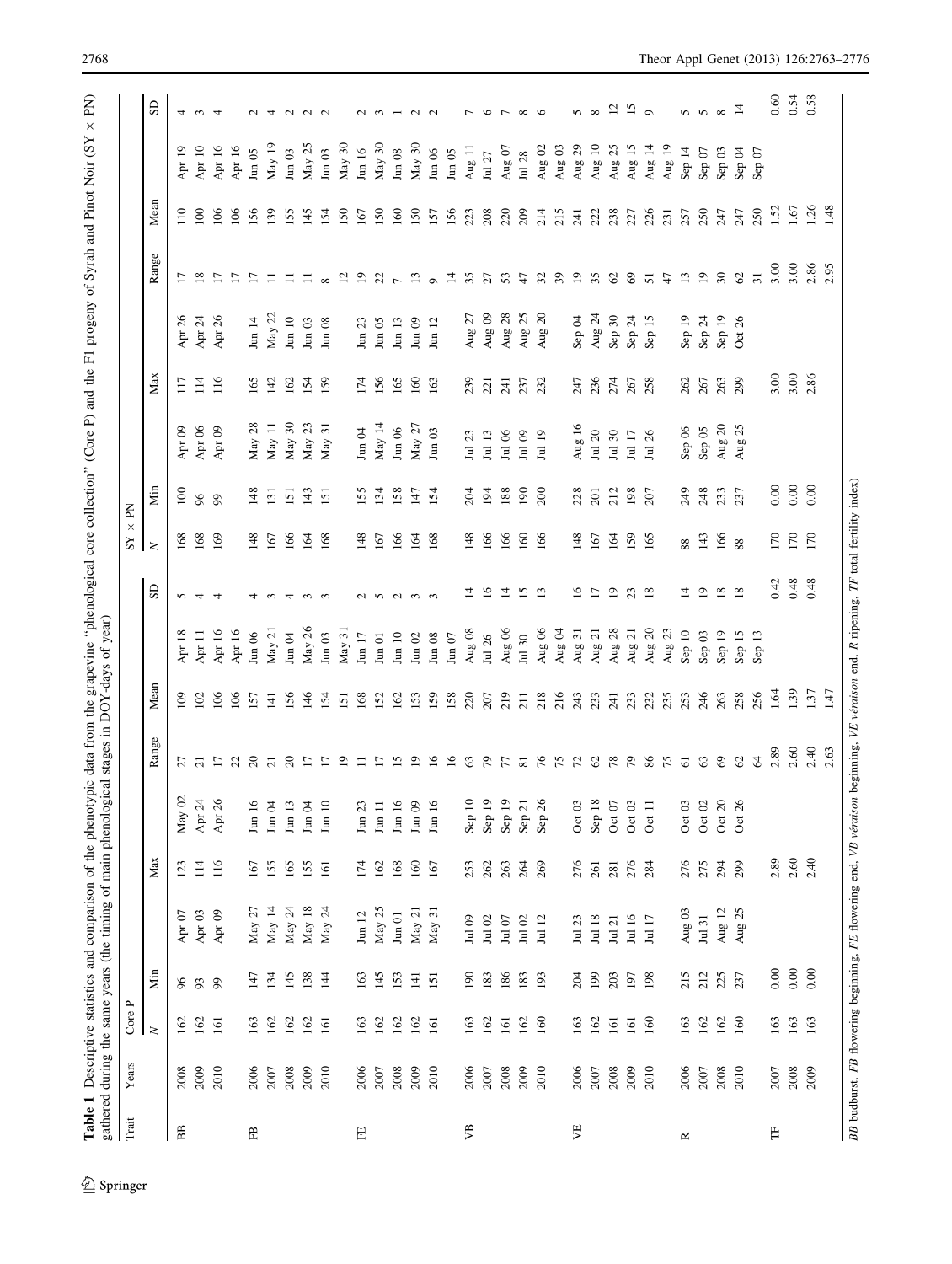<span id="page-6-0"></span>2.2 was obtained for varieties Charmont, Schiras Samling and Segalin, and the lowest average fertility index value 0.39 was obtained for the variety Braghina. The highest year-to-year variability of this parameter was observed for cultivars Malvar and Montonico bianco (SD  $\pm$  1.0), and the lowest for Coarna neagra and Contessa (SD  $\pm$  0.0). In the mapping population, the average fertility index in these same growing seasons (2007–2009) was 1.48 and ranged from 0.33 to 2.53.

Spearman rank-order correlations between the analysed traits within each year were significant at  $p < 0.01$  in the core P collection and at  $p < 0.05$  in the SY  $\times$  PN population. In general, correlations in the core collection were around twice higher than in the mapping population. The strongest correlations in both populations were between flowering beginning and flowering end, as well as between véraison beginning and véraison end (for both correlations  $r = 0.8$  and 0.7, in the core collection and the progeny, respectively). We observed strong positive correlations for budburst and flowering beginning in both populations  $(r = 0.7)$  and 0.6 in the core collection and the progeny, respectively) and for the pairs budburst– $v$ éraison beginning and *véraison* beginning–ripening in the core collection  $(r = 0.6$  and 0.7, respectively). Furthermore, the timing of véraison end and ripening was highly correlated in the core collection ( $r = 0.75$ ). Associations of total fertility index with timing of phenological events were slightly negative and averaged around  $r = -0.2$ ; however, these were significant only in the core collection (Table 2). We did not consider correlations observed in only 1 year, as well as discordant correlations over different years.

## QTL detection

Integrating the phenotype and genotype data from the Syrah and Pinot Noir progeny allowed us to detect nine QTLs related to phenological and fertility traits within six grapevine chromosomes: one for budburst (BB) on

chromosome 15, one for flowering beginning (FB) on chromosome 7, five for véraison (VB, VE) on chromosomes 2, 15 and 17, and two for fertility (TF) on chromosomes 3 and 18 (Table [3\)](#page-7-0). In the case of QTLs for phenology, both types of phenotype datasets, i.e. the one based on DOY and the other based on GDD were compared and gave similar results. We discovered three strong QTLs for *véraison* beginning with LOD scores exceeding genome-wide significance levels in two to five growing seasons. The locus on chromosome 2 was detected using datasets from five consecutive years and explained 11.3–21.0 % of phenotypic variation. Two interesting QTLs, located on chromosomes 15 and 17, explained 13.5–18.3 % and 7.9–14.2 % of trait variation, respectively. For *véraison* end two regions were discovered on chromosomes 2 and 15, which overlapped with the QTLs detected for *véraison* beginning. These two loci explained 14.0–43.7 % and 10.6–18.2 % of phenotypic variation, respectively. The other suggestive QTLs were identified for flowering beginning on chromosome 7, explaining 8.3–11.0 % of trait variation, and for budburst on chromosome 15, explaining 7.9–10.7 % of phenotypic variation and overlapping with the region discovered for  $v$ *éraison* beginning. In the case of fruitfulness, the phenotypic data were surveyed over six consecutive years (2006–2011). This allowed us to identify two suggestive regions on chromosomes 3 and 18, consistent in two to three seasons and explaining 17.0–20.1 % and 8.3–9.1 % of phenotypic variation, respectively. We did not detect any stable QTL using datasets of flowering end and ripening.

## Candidate genes for development and fertility

We further focused on the QTLs related to budburst and véraison on chromosome 15, as well as to fertility on chromosomes 3 and 18. The number of functionally annotated genes in the QTL confidence intervals ranged from 89 (chromosome 3) to 210 (chromosome 18;

Table 2 Average significant Spearman correlation between the phenological subtraits and fertility in the grapevine ''phenological core collection" (below diagonal,  $p < 0.01$ ) and the SY  $\times$  PN progeny (above diagonal,  $p < 0.05$ )

| Trait        | BB    | FB       | FE       | VВ       | VE       | R        | TF               |
|--------------|-------|----------|----------|----------|----------|----------|------------------|
| <b>BB</b>    |       | 0.564    | 0.456    | 0.246    | 0.198    | NS       | $-0.166^{\rm a}$ |
| <b>FB</b>    | 0.660 |          | 0.682    | 0.305    | 0.293    | NS       | NS               |
| FE           | 0.663 | 0.823    |          | 0.292    | 0.331    | NS       | NS               |
| <b>VB</b>    | 0.580 | 0.601    | 0.574    |          | 0.660    | 0.448    | NS               |
| <b>VE</b>    | 0.505 | 0.537    | 0.504    | 0.820    |          | 0.420    | NS               |
| $\mathbb{R}$ | 0.356 | 0.494    | 0.465    | 0.682    | 0.751    |          | NS               |
| TF           | NS    | $-0.256$ | $-0.228$ | $-0.286$ | $-0.228$ | $-0.230$ |                  |
|              |       |          |          |          |          |          |                  |

TF total fertility index, BB budburst, FB flowering beginning, FE flowering end, VB véraison beginning, VE véraison end, R ripening

<sup>a</sup> Significant in 2 years only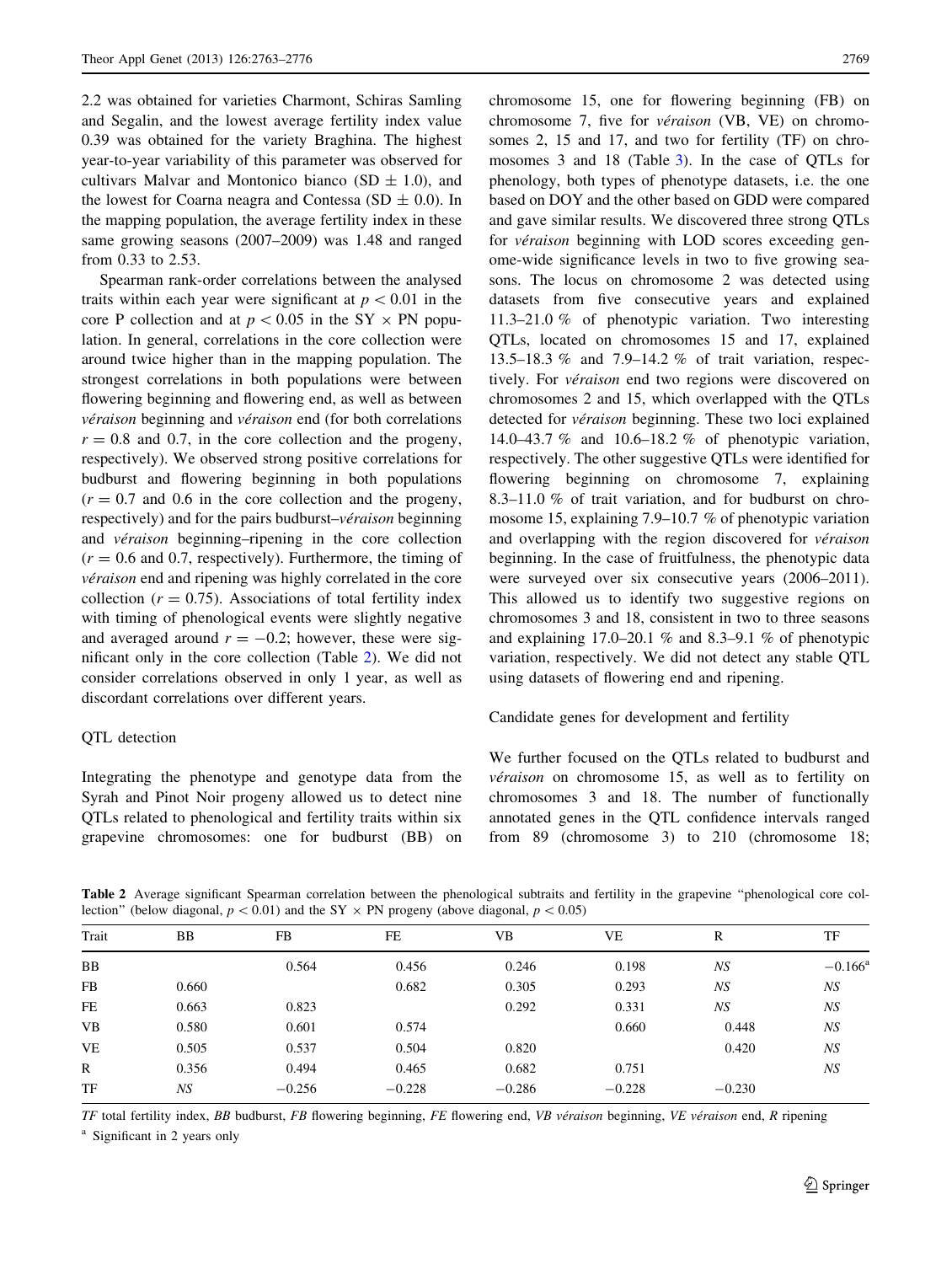<span id="page-7-0"></span>

|       |                 | Table 3 Main QTLs for phenology and fertility subtraits identified using phenotypic data collected during at least 2 years                                      |       |         |            |             |                                    |                          |                           |                |                     |                 |                       |
|-------|-----------------|-----------------------------------------------------------------------------------------------------------------------------------------------------------------|-------|---------|------------|-------------|------------------------------------|--------------------------|---------------------------|----------------|---------------------|-----------------|-----------------------|
| Trait | ਟੀਸ਼<br>ਹ       | Associated<br>marker                                                                                                                                            | Σç    | Dataset | Max<br>COD | chr.<br>5 % | $\mathcal{E}_{\mathcal{O}}$<br>5 % | KW test<br>$\mathcal{L}$ | $%$ variance<br>explained | Marker 1       | Marker <sub>2</sub> | CI (cM)         | $CI$ $(bp)$           |
| BB    | 15              | <b>SNP15017</b>                                                                                                                                                 | 25.99 | 2008    | 2.93       | 2.7         | 4.3                                | <b>SN</b>                | 7.9                       | <b>SNP7251</b> | <b>SNP6095</b>      | 23.22-26.43     | 10,306,970-11,049,526 |
|       |                 |                                                                                                                                                                 |       | 2009    | 3.69       | 2.7         | 4.8                                | $\overline{0}$           | 10.7                      |                |                     |                 |                       |
| 岊     | $\overline{ }$  | <b>SNP5022</b>                                                                                                                                                  | 42.94 | 2008    | 4.15       | 2.9         | 4.4                                | 0.0005                   | 11.0                      | VMC8D11        | SNP4094             | 40.91-46.62     | 16,401,285-17,046,939 |
|       |                 |                                                                                                                                                                 |       | 2009    | 3.24       | 2.9         | 4.5                                | 0.005                    | 8.3                       |                |                     |                 |                       |
|       |                 | VMC8D11                                                                                                                                                         | 40.91 | 2010    | 3.29       | 2.9         | 4.4                                | 0.05                     | 9.2                       | <b>SNP6082</b> | <b>SNP5022</b>      | 39.98-42.94     | 16,871,868-17,131,388 |
| УB    | $\mathbf{c}$    | SNP4067                                                                                                                                                         | 15.66 | 2007    | 9.08       | 2.8         | 4.5                                | 0.0001                   | 21.0                      | UDV27          | VMC6F1              | 8.66-18.76      | 3,117,421-4,925,368   |
|       |                 |                                                                                                                                                                 | 17.01 | 2009    | 10.32      | 2.5         | 4.3                                | 0.0001                   | 20.5                      |                |                     |                 |                       |
|       |                 | VMC6F)                                                                                                                                                          | 18.76 | 2006    | 4.69       | 2.8         | 4.5                                | 0.005                    | 12.9                      | SNP4067        | 2010D07R            | $17.01 - 27.20$ | 4,703,600-5,737,052   |
|       |                 |                                                                                                                                                                 | 21.76 | 2010    | 5.87       | 2.9         | 4.3                                | 0.0001                   | 13.2                      |                |                     |                 |                       |
|       |                 | SNP4123                                                                                                                                                         | 31.31 | 2008    | 5.82       | 2.7         | 4.9                                | $0.001\,$                | 11.3                      | 2010D07R       | <b>VMC2C10.1</b>    | 27.20-33.62     | 5,737,052-8,284,867   |
|       | 15              | <b>SNP6063</b>                                                                                                                                                  | 18.10 | 2007    | 6.92       | 2.8         | 4.5                                | 0.0001                   | 17.1                      | SNP6116        | <b>SNP7251</b>      | $15.10 - 23.22$ | 10,306,970-12,346,018 |
|       |                 | <b>SNP7251</b>                                                                                                                                                  | 21.51 | 2010    | 4.92       | 2.7         | 4.3                                | 0.0001                   | 13.5                      | <b>SNP6063</b> | SNP4061             | $18.51 - 27.82$ | 10,126,670-12,036,12  |
|       |                 | SNP4061                                                                                                                                                         | 27.82 | 2008    | 8.12       | 2.6         | 4.9                                | 0.0001                   | 18.3                      | <b>SNP7251</b> | VVIP33              | 23.22-33.31     | 9,926,097-10,306,970  |
|       |                 |                                                                                                                                                                 |       | 2009    | 5.63       | 2.6         | 4.3                                | 0.0001                   | 13.8                      |                |                     |                 |                       |
|       | $\overline{17}$ | <b>SNP8084</b>                                                                                                                                                  | 39.47 | 2009    | 3.29       | 2.8         | 4.3                                | <b>NS</b>                | 7.9                       | <b>SNP8071</b> | <b>SNP7177</b>      | $37.48 - 45.43$ | 5,006,342-6,265,765   |
|       |                 |                                                                                                                                                                 |       | 2010    | 6.20       | 2.8         | 4.3                                | 0.1                      | 14.0                      |                |                     |                 |                       |
|       |                 | SNP802                                                                                                                                                          | 51.92 | 2007    | 3.68       | 2.9         | 4.5                                | 0.0005                   | 9.8                       | <b>SNP7177</b> | <b>SNP7270</b>      | 45.43-57.47     | 3,954,375-5,047,079   |
|       |                 |                                                                                                                                                                 | 52.92 | 2008    | 5.63       | 2.7         | 4.9                                | 0.0005                   | 14.2                      |                |                     |                 |                       |
| УE    | $\mathcal{L}$   | 1074J14R                                                                                                                                                        | 27.61 | 2010    | 5.68       | 2.6         | 4.3                                | 0.05                     | 14.0                      | 2010D07R       | <b>VMC2C10.1</b>    | 27.20-33.62     | 5,662,834-8,284,867   |
|       |                 | SNP4045                                                                                                                                                         | 45.33 | 2007    | 16.33      | 2.8         | 4.5                                | 0.0005                   | 30.8                      | <b>SNP8148</b> | VMC7G3              | 41.00-49.48     | 9,207,951-18,083,459  |
|       |                 | SNP7234                                                                                                                                                         | 45.95 | 2009    | 9.13       | 2.8         | 4.4                                | 0.0001                   | 22.8                      |                |                     |                 |                       |
|       |                 | SNP7054                                                                                                                                                         | 46.58 | 2008    | 14.90      | 2.7         | 4.4                                | 0.0005                   | 43.7                      |                |                     |                 |                       |
|       | 15              | SNP6116                                                                                                                                                         | 15.10 | 2010    | 5.21       | 2.7         | 4.3                                | 0.0001                   | 14.0                      | <b>SNP0056</b> | <b>SNP6063</b>      | 12.50-18.51     | 12,020,146-12,644,676 |
|       |                 |                                                                                                                                                                 | 17.10 | 2007    | 6.74       | 2.8         | 4.5                                | 0.0001                   | 18.2                      |                |                     |                 |                       |
|       |                 | <b>SNP6063</b>                                                                                                                                                  | 18.10 | 2008    | 3.58       | 2.6         | 4.4                                | 0.01                     | 10.6                      | SNP6116        | <b>SNP7251</b>      | 15.10-23.22     | 10,306,970-12,346,018 |
| Ë     | 3               | <b>SNP5050</b>                                                                                                                                                  | 21.12 | 2006    | 5.41       | 2.8         | 4.9                                | 0.005                    | 20.1                      | <b>SNP3031</b> | <b>SNP7132</b>      | 16.57-22.67     | 7,184,057-7,777,664   |
|       |                 |                                                                                                                                                                 | 20.12 | 2008    | 3.89       | 2.7         | 4.4                                | 0.05                     | 17.0                      |                |                     |                 |                       |
|       | $\overline{18}$ | <b>SNP7048</b>                                                                                                                                                  | 59.39 | 2009    | 3.37       | 3.0         | 4.3                                | 0.05                     | $\overline{5}$            | VVIN83         | <b>SNP3032</b>      | 51.39-63.23     | 9,543,849-12,480,055  |
|       |                 |                                                                                                                                                                 | 59.54 | 2010    | 3.20       | 3.0         | 4.4                                | $\overline{0}$ .         | 8.5                       |                |                     |                 |                       |
|       |                 | <b>SNP7055</b>                                                                                                                                                  | 60.54 | 2011    | 3.04       | 2.9         | $4\cdot$                           | 0.05                     | 8.3                       | <b>SNP7048</b> |                     | 59.54-63.23     | 10,864,719-12,480,055 |
|       |                 | Position of the SSR and SNP markers flanking the QTL confidence intervals (CD) is based on the reference genome Pinot Noir clone ENTAV115 (Velasco et al. 2007) |       |         |            |             |                                    |                          |                           |                |                     |                 |                       |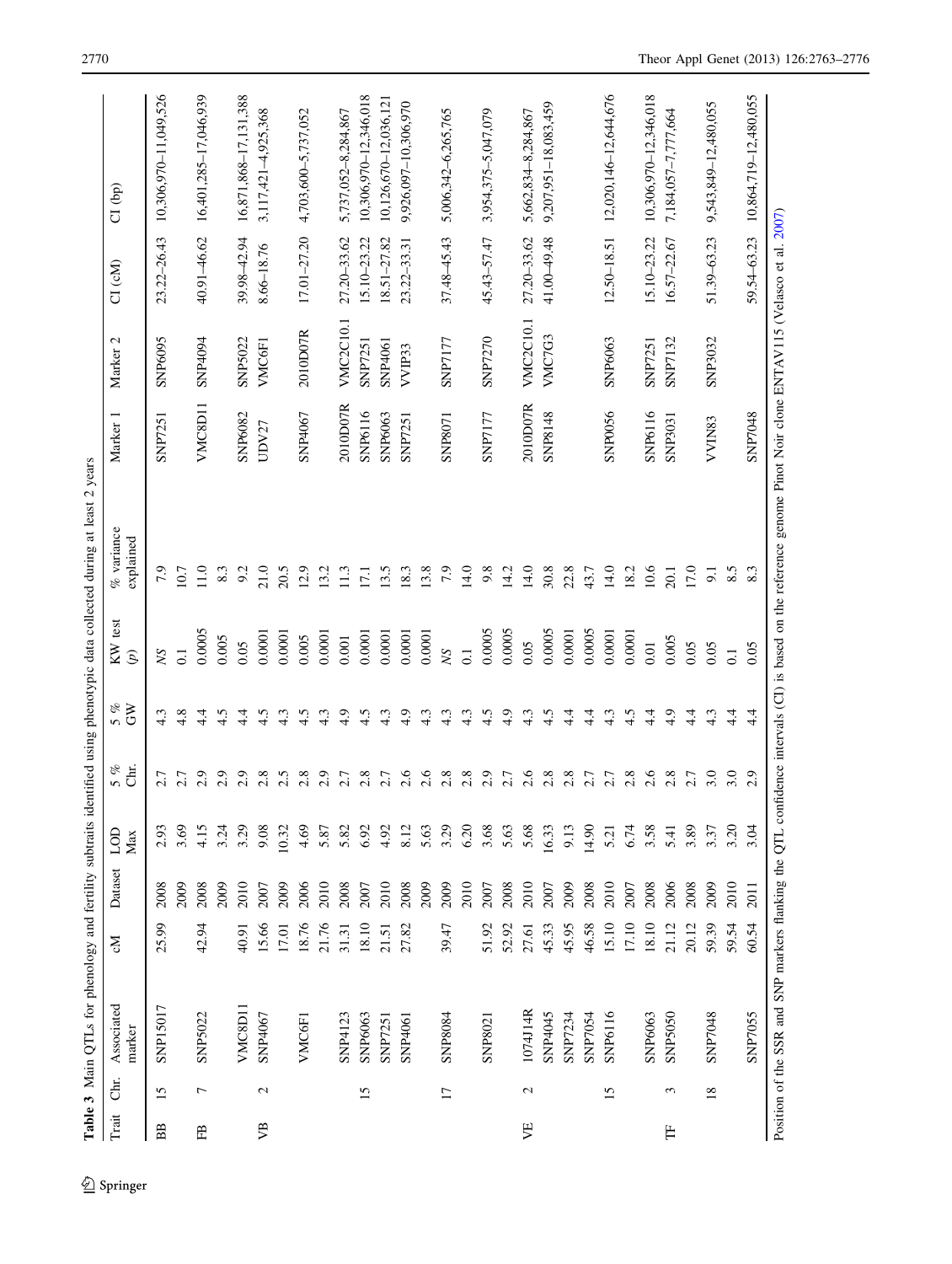<span id="page-8-0"></span>Table 4 Candidate genes for grapevine phenology and fertility annotated in the PN40024 genome sequence

| Chr. | Functional<br>category | Gene annotation                                        | Gene unique ID    | Position                    | References                                       |
|------|------------------------|--------------------------------------------------------|-------------------|-----------------------------|--------------------------------------------------|
| 15   | Metabolism             | Chalcone and stilbene synthase<br>VvCHS2               | VIT_15s0021g02170 | 13,099,190-13,100,695       | Parage et al. (2012)                             |
|      |                        | Glutathione S-transferase Z2<br>(GSTZ2)                | VIT_15s0048g00950 | 15,085,283-15,090,953       | Edwards et al. (2000); Braidot<br>et al. (2008)  |
|      | Regulation             | Scarecrow transcription factor 6<br>(SCL6)             | VIT_15s0048g00270 | 14,396,828-14,399,794       | Llave et al. (2002); Unver et al.<br>(2010)      |
|      |                        | Homeodomain GLABROUS1<br>(HDG1)                        | VIT_15s0048g02000 | 16, 133, 315 - 16, 138, 857 | Nakamura et al. (2006)                           |
|      | Signalling             | Beta expansin VvEXPB3                                  | VIT_15s0021g02670 | 13,673,378-13,674,771       | Cosgrove (2000); Dal Santo<br>et al. (2013b)     |
|      |                        | Beta expansin VvEXPB4                                  | VIT_15s0021g02700 | 13,735,914-13,737,731       |                                                  |
| 3    | Cellular<br>process    | Mitotic checkpoint protein BUB3                        | VIT_03s0091g00710 | 7,149,908-7,160,638         | Caillaud et al. (2009)                           |
|      |                        | Xyloglucan:xyloglucosyl transferase<br>(XTH10)         | VIT_03s0088g00650 | 8,842,942-8,844,322         | Nunan et al. (2001); Bourquin<br>et al. (2002);  |
|      | Metabolism             | Sinapoylglucose:malate<br>sinapoyltransferase (SMT)    | VIT_03s0091g01200 | 7,855,565-7,861,870         | Lehfeldt et al. (2000); Bienert<br>et al. (2012) |
|      |                        | Serine carboxypeptidase S10                            | VIT_03s0091g01240 | 7,903,958-7,907,570         |                                                  |
|      |                        | Sinapoylglucose-choline<br>O-sinapoyltransferase (SCT) | VIT_03s0091g01270 | 7,935,398-7,938,767         |                                                  |
|      |                        | Serine carboxypeptidase S10                            | VIT_03s0091g01290 | 7,951,175-7,955,690         |                                                  |
|      |                        | Serine carboxypeptidase SCPL17                         | VIT_03s0088g00160 | 8,195,668-8,197,771         |                                                  |
|      |                        | Serine carboxypeptidase S10                            | VIT_03s0088g00260 | 8,252,549-8,257,129         |                                                  |
|      | Signalling             | Phytosulfokine PSK2                                    | VIT_03s0088g00290 | 8,315,170-8,315,924         | Motose et al. $(2009)$                           |
| 18   | Cellular<br>process    | Endo-1,4-beta-glucanase                                | VIT_18s0001g14040 | 12,086,327-12,090,970       | Nunan et al. (2001); Buchanan<br>et al. (2012)   |
|      | Regulation             | Zinc finger (CCCH-type) family<br>protein              | VIT_18s0001g15570 | 13,682,439-13,700,040       | Schmitz et al. (2005); Wang<br>et al. (2008)     |
|      | Signalling             | Cytokinin dehydrogenase 5 precursor                    | VIT_18s0001g13200 | 11,256,653-11,261,569       | Fortes et al. $(2011)$                           |
|      |                        | Calmodulin binding protein, IQD32                      | VIT_18s0001g13870 | 11,862,607-11,871,541       | Kline et al. $(2010)$                            |
|      |                        | Clavata 1 receptor kinase (CLV1)                       | VIT_18s0001g14610 | 12,668,387-12,671,744       | Clark et al. (1997); Durbak and<br>Tax (2011)    |
|      |                        | ABA-responsive element-binding<br>protein 3 (AREB3)    | VIT_18s0001g14890 | 12,936,974-12,937,903       | Kline et al. $(2010)$                            |

supplementary Tables S3, S4 and S5). Among these, we selected and discussed several candidate genes that may contribute to grapevine development and fruitfulness, including genes essential for cell growth and coding for transcription factors and signalling molecules (Table 4).

# **Discussion**

## Phenotypic evaluation

Phenology and fertility were evaluated in two populations of cultivated grapevine with a potentially different level of variation: the germplasm collection and the offspring derived from a cross between two cultivars Syrah and Pinot Noir (the QTL mapping population). While we observed that the distributions of total fertility, budburst and timing of ripening had a similar shape in both populations, the distribution of flowering and *véraison* time in the mapping population generally displayed narrow peaks with many individuals finishing the particular developmental stage close to the average timing (Fig. [1b](#page-4-0)–e). Differences in the range of timing between the core collection and the QTL mapping population were more pronounced with the dates of *véraison* and ripening than with budburst or flowering (i.e. the DOY ranges of véraison beginning, véraison end and ripening were around twice larger for the core collection than for the mapping population, while the dates of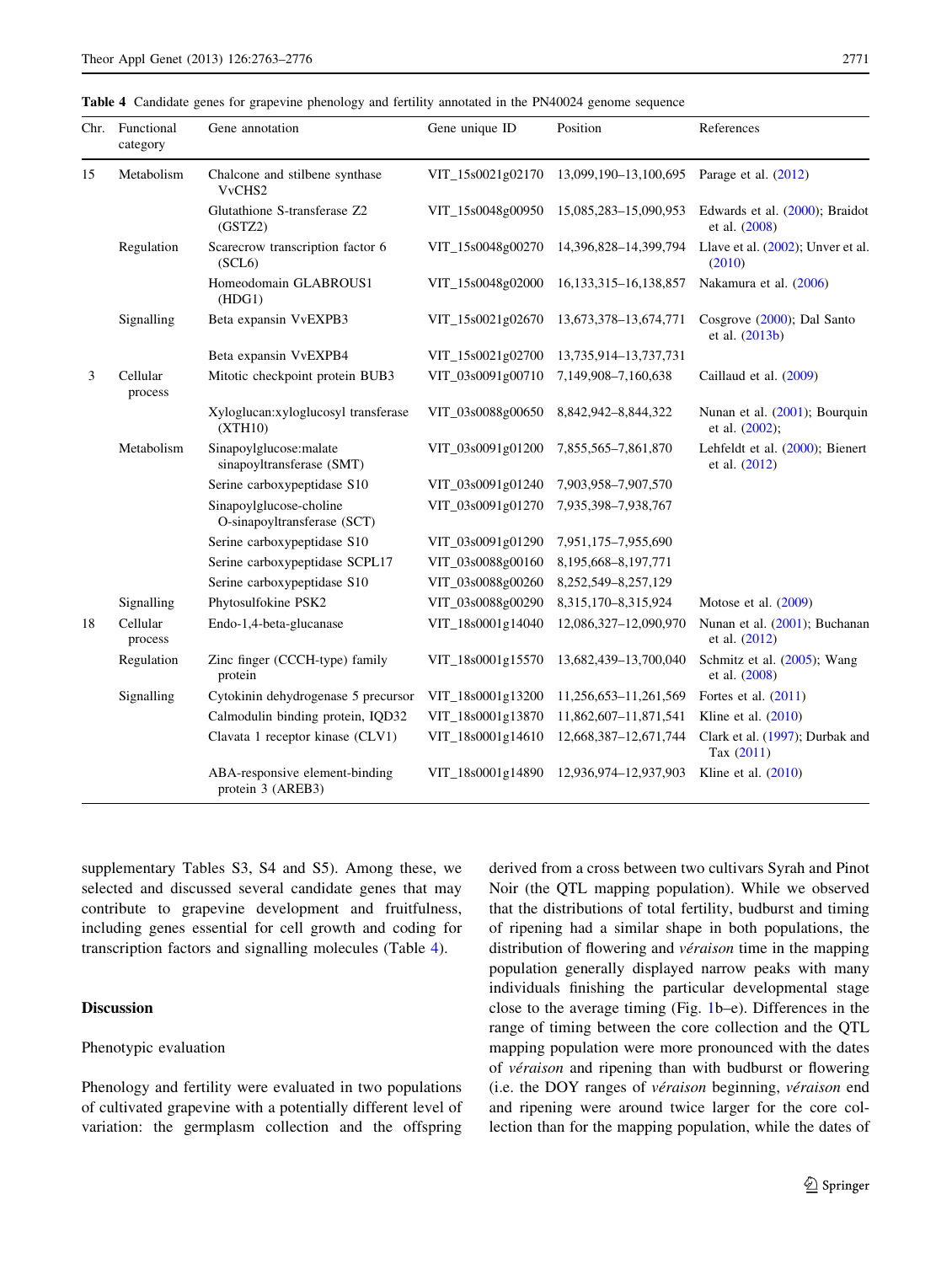budburst and flowering were similar in both populations). This could be explained by high phenotypic diversity in the core collection, resulting from the presence of specific accessions, such as the early ripening Nektar and the late ripening Ohanés (Supplementary Table S1).

The pairwise Spearman correlations between traits in this study confirmed that as the plants continue the growth cycle, each next event is more strongly correlated to the previous event. In former studies, it was observed that correlations between *véraison* and ripening dates were very high (Jones et al. [2005](#page-12-0); Bock et al. [2011](#page-11-0); Tomasi et al. [2011\)](#page-13-0). However, in those studies budbreak was not significantly correlated with successive stages of development and thus it was regarded as an event influenced by the variable weather conditions early in the season. We, in turn, observed that the timing of budburst in both analysed populations was significantly correlated with the timing of flowering and the start of *véraison* (Table [2\)](#page-6-0). This may suggest that genes underlying these traits are located within the same QTL regions.

The total fertility index in the present research was obtained by dividing the total number of fruit clusters by the total number of shoots per plant. It seems that climatic conditions during the observed growing seasons had an effect on the values of this parameter for all individuals in the core collection and in the segregating progeny of Syrah  $\times$  Pinot Noir. Former comparative studies of fertility among grapevine varieties indicated that the differences in fruitfulness could be due to variation in cultivars, environmental factors (especially air temperature), as well as grafting and training methods (Sommer et al. [2000](#page-13-0)). Furthermore, this trait may be subjected to the growing conditions of the plant during the previous season. For instance, compared to well-exposed shoots, shoots which develop in dense shade are more likely to have nodes with less fruitful shoots during the following season (Sánchez and Dokoozlian [2005\)](#page-13-0). Fertility, however, may also be affected by other factors, such as the number of flower clusters on the plant and the number of buds which were left after dormant pruning (Sansavini and Fanigliulo [1998](#page-13-0); Morris and Main [2010](#page-13-0)). Based on our observations in the present survey during three and six growing seasons (in the core collection and the progeny population, respectively), it can be concluded that the studied trait is not genetically stable and depends on external conditions. All the plants in our experimental fields were pruned uniformly in each season; nevertheless, it may be noticed that there were quite high differences in rainfall and temperature means as well as flowering time during the analysed years, which might have affected fruitfulness (Supplementary Tables S1 and S2). The significant differences among seasons were revealed for both populations by the ANOVA test (data not shown).

### QTL detection and selection of candidate genes

The QTL mapping methods typically rely on the assumption that the phenotype follows a normal distribution for each QTL genotype. In our case, almost all phenotype datasets displayed a non-normal distribution. In general, the interval mapping procedure (including the multiple QTL model and cofactor selection) is quite robust against deviations from normality (van Ooijen [2009](#page-13-0)). Therefore, we performed this method together with a maximum likelihood mixture model and the permutation test based on the actual data, rather than assuming normality. We further tested if the results of interval mapping were not influenced by non-normal distributions of the data using the nonparametric Kruskal–Wallis analysis. With these approaches, we were able to detect nine QTLs on chromosomes 2, 3, 7, 15, 17 and 18.

The QTL for flowering time on chromosome 7 has already been found using the progeny from a cross between Gewürztraminer and Riesling (Duchêne et al. [2012](#page-12-0)). This locus contains several genes implicated in the flowering process, such as VvFT (FLOWERING LOCUS T) and VvSVP1 (SHORT VEGETATIVE PHASE 1) (Carmona et al. [2007](#page-11-0); Diaz-Riquelme et al. [2009](#page-12-0)). Other QTLs for this trait were found in progenies from different biparental crosses on chromosomes 1, 2, 6, 14, 15 and 18 (Costantini et al. [2008](#page-12-0); Carreño Ruiz [2012;](#page-12-0) Duchêne et al. [2012](#page-12-0)). Likewise, the QTLs for *véraison* beginning and *véraison* end on chromosome 2 have been discovered previously in different studies, along with other QTLs on chromosomes 1, 3, 5, 6, 16 and 18 (Costantini et al. [2008](#page-12-0); Carreño Ruiz [2012](#page-12-0); Duchêne et al. [2012](#page-12-0)). The region discovered on chromosome 2 co-localized with the locus responsible for berry colour, which carries genes VvMybA1 and VvMybA2 involved in the regulation of anthocyanin biosynthesis (Kobayashi et al. [2004;](#page-12-0) Fournier-Level et al. [2010\)](#page-12-0). The QTL on chromosome 17 has also been detected in the progeny of Ruby Seedless  $\times$  Moscatuel as related to *vér*aison and berry colour (Carreño Ruiz  $2012$ ). Here, we focused on the QTLs which have not been investigated yet. Below, we discuss several candidate genes underlying the QTLs for budburst and *véraison* located on chromosome 15, and for fertility on chromosomes 3 and 18 (Table [4](#page-8-0)).

On chromosome 15 we identified two overlapping QTLs related to *véraison* beginning and *véraison* end. These two intervals overlapped as well with the QTL for the start of budburst. Some other QTLs for budburst have recently been detected on chromosomes 4, 12 and 19 in different biparental populations (Carreño Ruiz [2012;](#page-12-0) Duchêne et al. [2012](#page-12-0)).

Among the genes on chromosome 15, we found several transcription factors implicated in bud and fruit development. For example, a plant-specific scarecrow-like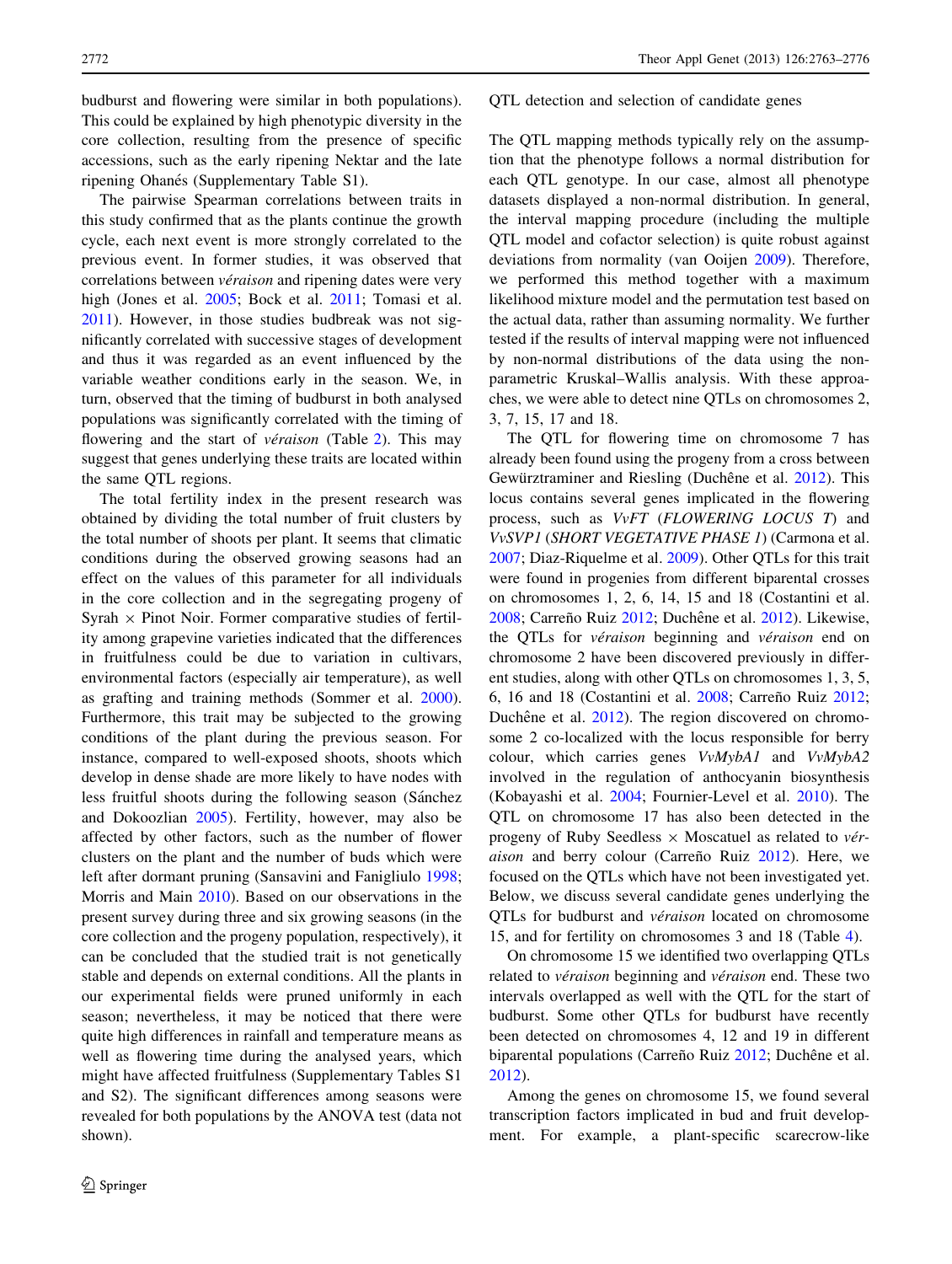transcription factor 6 (SCL6) is a member of the GRAS gene family, which controls a wide range of developmental processes, including hormone signalling and bud formation (Llave et al. [2002](#page-13-0); Unver et al. [2010;](#page-13-0) Schulze et al. [2010](#page-13-0)). Another gene HDG1 belongs to the class IV HD-ZIP gene family. Some genes of this family are involved in epidermal development and accumulation of anthocyanin in the shoot (Nakamura et al. [2006\)](#page-13-0).

Cell elongation is an important process in plant development and it is driven by cell wall loosening and turgor pressure. Cell wall remodelling depends on a complex association of physical, chemical and enzymatic processes that are controlled by hormones and environmental factors. One group of genes regulating cell wall architecture is the expansin family. Two expansin genes are located in this QTL region: VvEXPB3 and VvEXPB4 (Cosgrove [2000](#page-12-0); Dal Santo et al. [2013b\)](#page-12-0).

Other candidate genes for *véraison* time in this interval include VvCHS2, which catalyzes the first step of flavonoid biosynthesis (Parage et al. [2012\)](#page-13-0), and GSTZ2 coding for glutathione S-transferase, which may be involved in the transport of flavonoids (Edwards et al. [2000](#page-12-0); Braidot et al. [2008\)](#page-11-0).

Several QTLs for fertility (fruitfulness) in grapevine were previously detected on chromosomes 5, 8 and 14 (Fanizza et al. [2005](#page-12-0); Doligez et al. [2010\)](#page-12-0). Here, we identified two QTLs for fertility, which were stable in at least two growing seasons: on chromosomes 3 and 18. Among the genes on chromosome 3, we found several with highly enriched GO terms, such as a cluster of genes coding for serine carboxypeptidase-like peptides (SCP, SCPL) (Table [4](#page-8-0)). These genes have been isolated from several plant species and some of them function as acyltransferases and lyases. They may be involved in a broad range of biochemical pathways, including those of secondary metabolite biosynthesis, herbicide conjugation and germination-associated degradation of seed protein reserves. Thus, they may be vital for normal plant growth and development, synthesis of compounds that protect plants against UV light and pathogens and resistance to natural and artificial xenobiotics (Lehfeldt et al. [2000](#page-13-0); Fraser et al. [2005;](#page-12-0) Bienert et al. [2012](#page-11-0)). In grapevine, genes from this cluster on chromosome 3 have been identified as candidate glucose-acyltransferases (VvGAT-like) acting in the proanthocyanidin biosynthetic pathway. Proanthocyanidins are secondary metabolites belonging to flavonoids, which play a major role in plant protection against biotic and abiotic stresses (Carrier et al. [2013\)](#page-12-0). As such, variation in these genes might influence grapevine fertility.

This QTL region harbours another key gene required in many aspects of cell wall biosynthesis: XTH, a member of xyloglucan endotransglycosylases/hydrolases. These enzymes are active in xylem and phloem fibres at the stage of secondary wall formation. They reconstruct primary walls, probably by creating and reinforcing the connections between the primary and secondary wall layers, and these cross-links may play an important role in preventing further cell expansion (Bourquin et al. [2002\)](#page-11-0).

Other candidate molecules in this region include the cell cycle arrest protein BUB3, which functions in a molecular complex controlling cell division (Caillaud et al. [2009\)](#page-11-0) and a precursor of phytosulfokine (PSK2), which is a sulfated peptide hormone required for the proliferation and differentiation of plant cells (Motose et al. [2009\)](#page-13-0).

When searching amongst the 210 genes on chromosome 18, we found several candidate molecules potentially contributing to grapevine fruitfulness, such as transcriptional factors. For example, one candidate gene in this region belongs to a CCCH-type zinc finger family and members of this family have been shown to play diverse roles in plant developmental processes and environmental responses, e.g. in the physiological control of female fertility at the level of early embryonic development (Schmitz et al. [2005;](#page-13-0) Wang et al. [2008\)](#page-13-0).

There are several genes in this interval which are involved in the response to abscisic acid (ABA). ABA is a hormone that controls the overall plant response to environmental stresses. This molecule influences also the onset of grape berry ripening (Gambetta et al. [2010](#page-12-0)). Transcription factor AREB3 is an ABA response element DNA-binding protein, which is required in initiating the long-term changes in gene expression induced by ABA (Kline et al. [2010\)](#page-12-0). Calmodulin binding protein IQD32 is a phosphopeptide significantly altered in response to ABA treatment. Calcium signalling plays an important role in plants for coordinating a wide range of developmental processes and responses to environmental change. The frequently predicted nuclear localization of IQD proteins suggests that they link calcium signalling pathways to the regulation of gene expression (Abel et al. [2005;](#page-11-0) Kline et al. [2010](#page-12-0)). For example SUN, a member of the IQD gene family in tomato, influences floral and fruit morphology (Wu et al. [2011](#page-13-0)).

Also cytokinins are essential plant hormones that control various aspects of plant growth and development, such as cell division and flower and fruit formation. These molecules are involved in berry set and in growth promotion, and tend to inhibit ripening. One of the candidates located on chromosome 18 codes for a cytokinin dehydrogenase, active in the maintenance of optimal cytokinin concentration via their degradation (Fortes et al. [2011](#page-12-0)).

Another key regulator of cellular events, which is located in this QTL, is the LRR receptor kinase CLAV-ATA1 (CLV1). This gene and its homologues are involved in plant development and environmental responses. CLV1 may function as a signal transduction component that acts in the communication of cell division. In Arabidopsis, this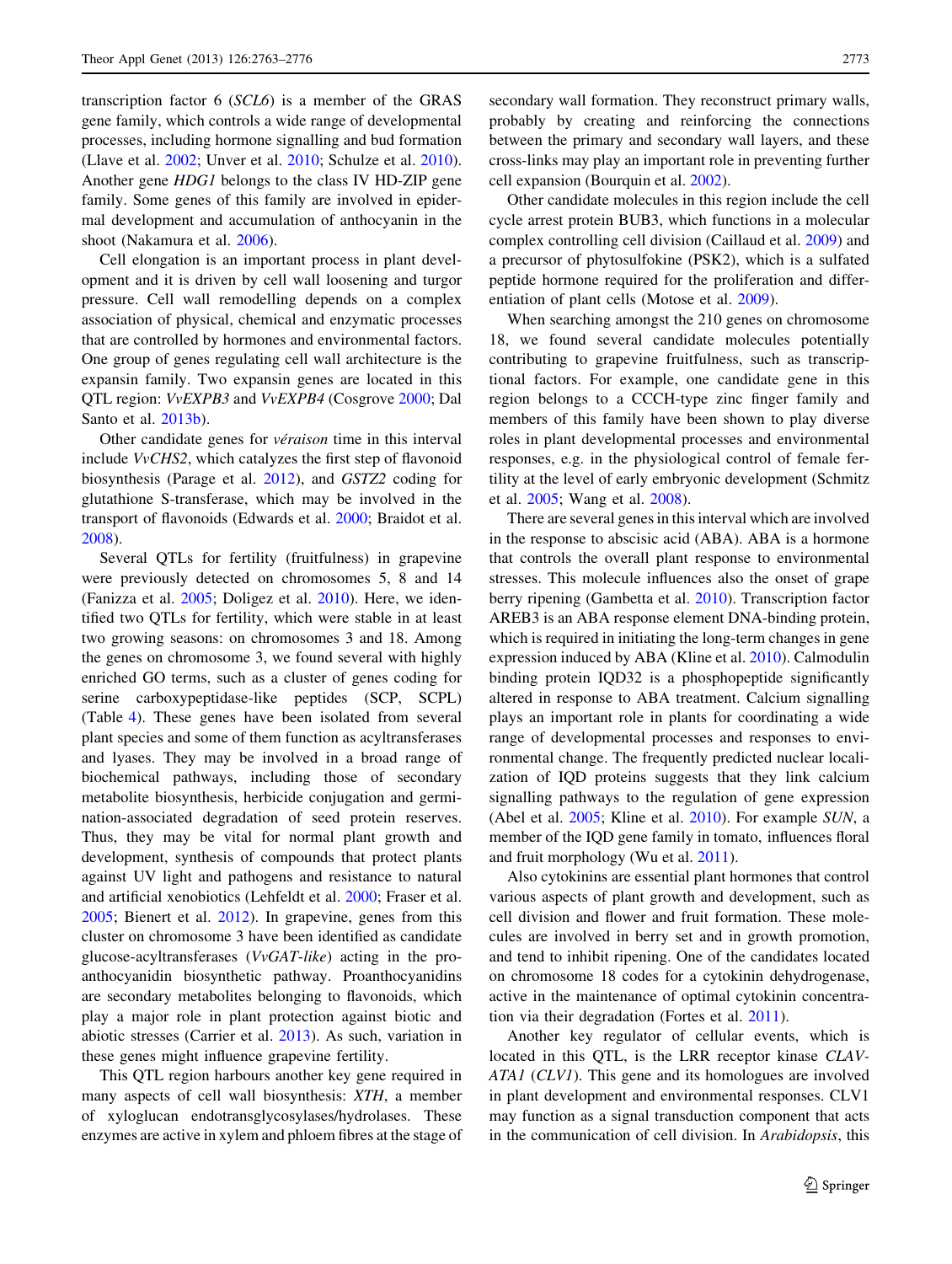<span id="page-11-0"></span>kinase plays a critical role in the maintenance of the stem cells in shoot apical meristems and regulates fruit development (Clark et al. [1997;](#page-12-0) Durbak and Tax [2011](#page-12-0)).

The last proposed candidate in this interval, Endo-(1,4) b-glucanase, has been implicated in the breakdown of cell walls during processes observed in normal growth and development, including floral abscission and fruit ripening (Nunan et al. [2001;](#page-13-0) Buchanan et al. 2012).

# Conclusions

In the present research, we compared phenotypic variation in phenology and fertility in two grapevine populations: (1) the collection of different major and minor grapevine cultivars, selected over years and grown locally or worldwide for fruit production and (2) the progeny derived from a new experimental cross between two varieties, Syrah and Pinot Noir, maintained in the field for several years. Although these two populations have different degrees of relationship among individuals, we found that the range of phenotypic variation for our traits of interest in the progeny population covered in the most part the variation recorded for the core collection, which was selected specifically to maximize the variability in the timing of key developmental stages. In addition, as expected, we detected several accessions in the core collection with the earlier or later dates for budburst, flowering and harvest, compared to the progeny population. Nevertheless, the  $SY \times PN$  progeny could be used as a QTL mapping population to identify loci explaining this phenotypic variation. For the phenological traits, we tried to isolate the genetic and climatic influence (namely, air temperature) by using the DOY, as well as the GDD phenotypic dataset. Ultimately, we identified nine minor and major QTLs related to budburst, flowering beginning, véraison beginning, véraison end and total fertility. The genomic region on chromosome 15 contains overlapping QTLs for budburst and véraison, and harbours genes underlying fruit development, including expansins (VvEXPB3, VvEXPB4) and enzymes involved in biosynthesis and transport of flavonoids (VvCHS2, GSTZ2). For fertility, two QTLs were located on chromosomes 3 and 18. Among the genes potentially affecting grape fruitfulness are the complex of serine carboxypeptidase-like genes (SCPL), xyloglucan:xyloglucosyl transferase XTH10, protein kinase CLV1 and ABA-responsive molecules (AREB3, IQD32). The next step will be to study polymorphism within these candidate loci and to further investigate their relationship with trait variation by analysing multiple accessions from the core collection. The long-term objective of this research is to provide information on the genetic basis of these traits and to facilitate selection of varieties adapted to atmospheric conditions of a specific geographic region.

Acknowledgments We thank the staff of the Grapevine Breeding Platform for assistance in the field and Stefano Corradini (CTT-Unita` Sistema Informativo Geografico) for providing the meteorological data. This work was carried out in the framework of the ERA-NET Plant Genomics (ERA-PG 074B GRASP GRAPE WINE) with the financial support provided by the Autonomous Province of Trento (Accordo di Programma).

Conflict of interest The authors declare that they have no conflict of interest.

Ethical standards The authors declare that the experiments of this study comply with current local laws.

Open Access This article is distributed under the terms of the Creative Commons Attribution License which permits any use, distribution, and reproduction in any medium, provided the original author(s) and the source are credited.

## References

- Abel S, Savchenko T, Levy M (2005) Genome-wide comparative analysis of the IQD gene families in Arabidopsis thaliana and Oryza sativa. BMC Evol Biol 5:72
- Amerine MA, Winkler AJ (1944) Composition and quality of musts and wines of California grapes. Hilgardia 15:493–675
- Anderson JT, Inouye DW, McKinney AM, Colautti RI, Mitchell-Olds T (2012) Phenotypic plasticity and adaptive evolution contribute to advancing flowering phenology in response to climate change. Proc R Soc B 279:3843–3852
- Bienert MD, Delannoy M, Navarre C, Boutry M (2012) NtSCP1 from tobacco is an extracellular serine carboxypeptidase III that has an impact on cell elongation. Plant Physiol 158:1220–1229
- Bock A, Sparks T, Estrella N, Menzel A (2011) Changes in the phenology and composition of wine from Franconia, Germany. Clim Res 50(1):69–81
- Bourquin V, Nishikubo N, Abe H, Brumer H, Denman S, Eklund M, Christiernin M, Teeri TT, Sundberg B, Mellerowicz EJ (2002) Xyloglucan endotransglycosylases have a function during the formation of secondary cell walls of vascular tissues. Plant Cell 14:3073–8308
- Braidot E, Zancani M, Petrussa E, Peresson C, Bertolini A, Patui S, Macrì F, Vianello A (2008) Transport and accumulation of flavonoids in grapevine (Vitis vinifera L.). Plant Signal Behav 3(9):626–632
- Brunet M, Jones PD, Sigró J, Saladié O, Aguilar E, Moberg A, Della-Marta PM, Lister D, Walther A, López D (2007) Temporal and spatial temperature variability and change over Spain during 1850–2005. J Geophys Res 112:D12117
- Buchanan M, Burton RA, Dhugga KS, Rafalski AJ, Tingey SV, Shirley NJ, Fincher GB (2012) Endo-(1,4)- $\beta$ -Glucanase gene families in the grasses: temporal and spatial co-transcription of orthologous genes. BMC Plant Biol 12(1):235
- Caffarra A, Eccel E (2011) Projecting the impacts of climate change on the phenology of grapevine in a mountain area. Austr J Grape Wine R 17:52–61
- Caillaud MC, Paganelli L, Lecomte P, Deslandes L, Quentin M, Pecrix Y, Le Bris M, Marfaing N, Abad P, Favery B (2009) Spindle assembly checkpoint protein dynamics reveal conserved and unsuspected roles in plant cell division. PLoS ONE 4:e6757
- Carmona MJ, Calonje M, Martinez-Zapater JM (2007) The FT/TFL1 gene family in grapevine. Plant Mol Biol 63:637–650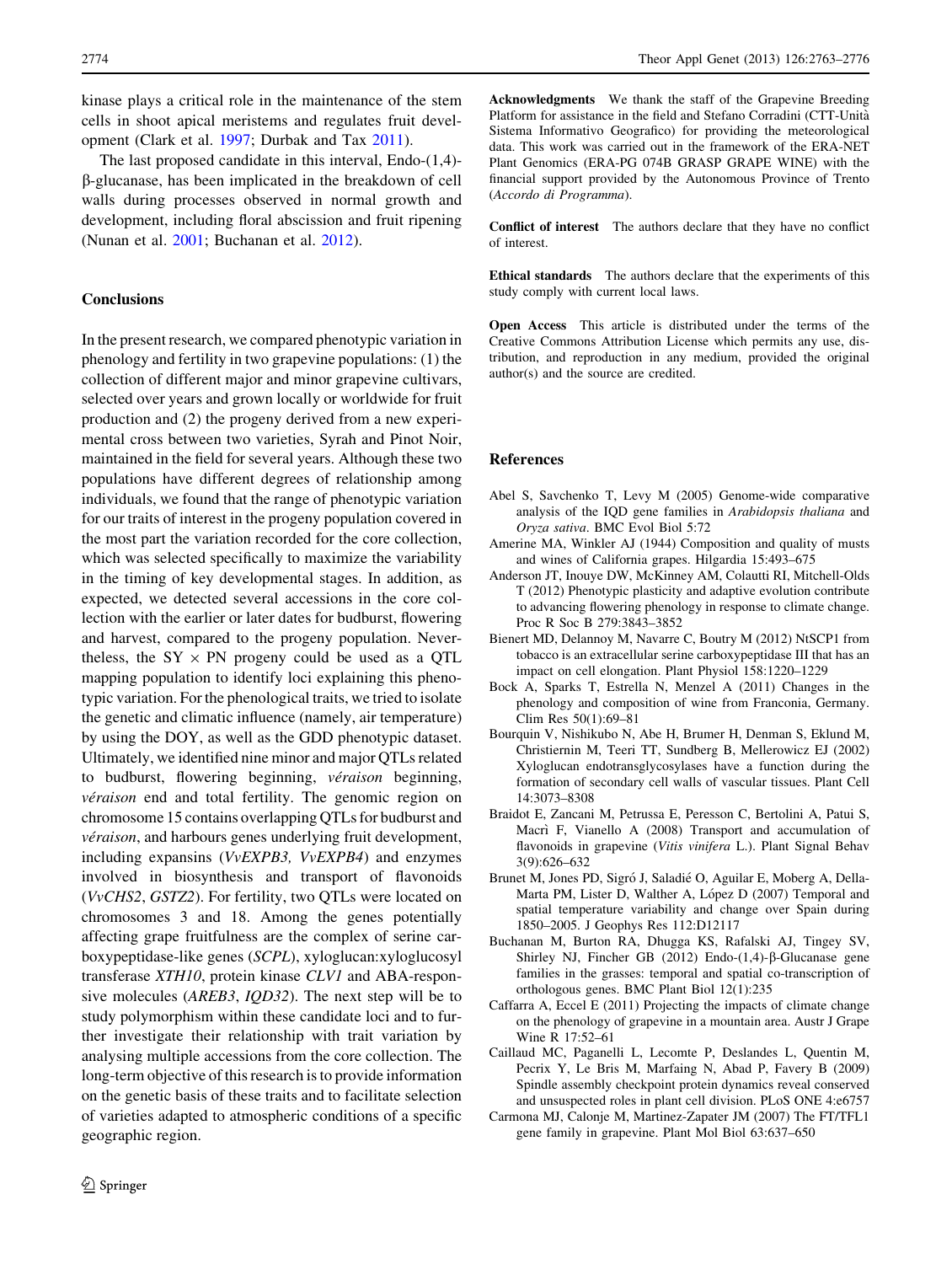- <span id="page-12-0"></span>Carreño Ruiz I (2012) Identificación de regiones cromosómicas implicadas en el control genético de caracteres de interés para la mejora genética de la uva de mesa. Proyecto de investigación, Universidad de Murcia
- Carrier G, Huang YF, Le Cunff L, Fournier-Level A, Vialet S, Souquet JM, Cheynier V, Terrier N, This P (2013) Selection of candidate genes for grape proanthocyanidin pathway by an integrative approach. Plant Physiol Biochem. doi:[10.1016/j.](http://dx.doi.org/10.1016/j.plaphy.2013.04.014) [plaphy.2013.04.014](http://dx.doi.org/10.1016/j.plaphy.2013.04.014)
- Chew YH, Wilczek AM, Williams M, Welch SM, Schmitt J, Halliday KJ (2012) An augmented Arabidopsis phenology model reveals seasonal temperature control of flowering time. New Phytol 194(3):654–665
- Chuine I, Yiou P, Viovy N, Seguin B, Daux V, Le Roy Ladurie E (2004) Grape ripening as a past climate indicator. Nature 432:289–290
- Clark SE, Williams RW, Meyerowitz EM (1997) The CLAVATA1 gene encodes a putative receptor kinase that controls shoot and floral meristem size in Arabidopsis. Cell 89:575–585
- Coombe BG (1988) Grape phenology. In: Coombe BG, Dry PR (eds) Viticulture, vol 1, Resources. Winetitles, Adelaide, pp 139–153
- Coombe BG (1995) Adoption of a system for identifying grapevine growth stages. Aust J Grape Wine Res 1:104–110
- Cosgrove DJ (2000) Loosening of plant cell walls by expansins. Nature 407:321–326
- Costantini L, Battilana J, Lamaj F, Fanizza G, Grando MS (2008) Berry and phenology-related traits in grapevine (Vitis vinifera L.): from quantitative trait loci to underlying genes. BMC Plant Biol 8:38
- Dal Santo S, Tornielli GB, Zenoni S, Fasoli M, Farina L, Anesi A, Guzzo F, Delledonne M, Pezzotti M (2013a) The plasticity of the grapevine berry transcriptome. Genome Biol 14:R54
- Dal Santo S, Vannozzi A, Tornielli GB, Fasoli M, Venturini L, Pezzotti M, Zenoni S (2013b) Genome-wide analysis of the expansin gene superfamily reveals grapevine-specific structural and functional characteristics. PLoS ONE 8(4):e62206
- Diaz-Riquelme J, Lijavetzky D, Martinez-Zapater JM, Carmona MJ (2009) Genome-wide analysis of MIKCC-type MADS Box genes in grapevine. Plant Physiol 149:354–369
- Doligez A, Bertrand Y, Dias S, Grolier M, Ballester JF, Bouquet A, This P (2010) QTLs for fertility in table grape. Tree Genet Genomes 6(3):413–422
- Dry PR (1983) Recent advances in Australian viticulture. Advances in viticulture and oenology for economic gain. In: Lee TH, Somers TC (eds) Proceedings of Fifth Aust Wine Industry Tech Conference, 29 Nov–1 Dec 1983, Perth, WA, Aust Wine Res Institute, vol 1984, pp 9–23
- Du Z, Zhou X, Ling Y, Zhang Z, Su Z (2010) agriGO: a GO analysis toolkit for the agricultural community. Nucleic Acids Res 38:W64–W70
- Duchêne E, Schneider C (2005) Grapevine and climatic changes: a glance at the situation in Alsace. Agron Sustain Dev 25:93– 99
- Duchêne E, Huard F, Dumas V, Schneider C, Merdinoglu D (2010) The challenge of adapting grapevine varieties to climate change. Clim Res 41:193–204
- Duchêne E, Butterlin G, Dumas V, Merdinoglu D (2012) Towards the adaptation of grapevine varieties to climate change: QTLs and candidate genes for developmental stages. Theor Appl Genet 124(4):623–635
- Durbak AR, Tax FE (2011) CLAVATA signaling pathway receptors of Arabidopsis regulate cell proliferation in fruit organ formation as well as in meristems. Genetics 189:177–194
- Edwards R, Dixon DP, Walbot V (2000) Plant glutathione S-transferases: enzymes with multiple functions in sickness and in health. Trends Plant Sci 5:193–198
- Emanuelli F, Lorenzi S, Grzeskowiak L, Catalano V, Stefanini M, Troggio M, Myles S, Martinez-Zapater JM, Zyprian E, Moreira FM, Grando MS (2013) Genetic diversity and population structure assessed by SSR and SNP markers in a large germplasm collection of grape. BMC Plant Biol 13:39
- Fanizza G, Lamaj F, Costantini L, Chaabane R (2005) QTL analysis for fruit yield components in table grapes (Vitis vinifera). Theor Appl Genet 111:658–664
- Forcato C (2010) Gene prediction and functional annotation in the Vitis vinifera genome. In Universita` Degli Studi Di Padova. PhD Thesis
- Fortes AM, Agudelo-Romero P, Silva MS, Ali K, Sousa L, Maltese F, Choi YH, Grimplet J, Martinez-Zapater JM, Verpoorte R, Pais MS (2011) Transcript and metabolite analysis in Trincadeira cultivar reveals novel information regarding the dynamics of grape ripening. BMC Plant Biol 11:149
- Fournier-Level A, Lacombe T, Le Cunff L, Boursiquot JM, This P (2010) Evolution of the VvMybA gene family, the major determinant of berry colour in cultivated grapevine (Vitis vinifera L.). Heredity 104(4):351–362
- Fraser CM, Rider LW, Chapple C (2005) An expression and bioinformatics analysis of the Arabidopsis serine carboxypeptidase-like gene family. Plant Physiol 138:1136–1148
- Gambetta GA, Matthews MA, Shaghasi TH, McElrone AJ, Castellarin SD (2010) Sugar and abscisic acid signaling orthologs are activated at the onset of ripening in grape. Planta 232:219–234
- Ghelardini L, Falusi M, Santini A (2006) Variation in timing of budburst of Ulmus minor clones from different geographical origins. Can J Forest Res 36:1982–1991
- Grimplet J, Van Hemert J, Carbonell-Bejerano P, Diaz-Riquelme J, Fennell A, Pezzotti M, Martinez-Zapater JM (2012) Comparative analysis of grapevine whole-genome predictions, functional annotation and categorization of the predicted gene sequences. BMC Res notes 5:213
- Hannah L, Roehrdanz PR, Ikegami M, Shepard AV, Shaw MR, Tabor G, Zhi L, Marquet PA, Hijmans RJ (2013) Climate change, wine, and conservation. PNAS. doi[:10.1073/pnas.1210127110](http://dx.doi.org/10.1073/pnas.1210127110)
- Hunter AF, Lechowicz MJ (1992) Predicting the timing of budburst in temperate trees. J Appl Ecol 25:597–604
- Jackson RS (2008) Wine science: principles and applications. Elsevier, San Diego
- Jaillon O, Aury JM, Noel B, Policriti A, Clepet C, Casagrande A, Choisne N, Aubourg S, Vitulo N, Jubin C, Vezzi A, Legeai F, Hugueney P, Dasilva C, Horner D, Mica E, Jublot D, Poulain J, Bruyère C, Billault A, Segurens B, Gouyvenoux M, Ugarte E, Cattonaro F, Anthouard V, Vico V, Del Fabbro C, Alaux M, Di Gaspero G, Dumas V, Felice N, Paillard S, Juman I, Moroldo M, Scalabrin S, Canaguier A, Le Clainche I, Malacrida G, Durand E, Pesole G, Laucou V, Chatelet P, Merdinoglu D, Delledonne M, Pezzotti M, Lecharny A, Scarpelli C, Artiguenave F, Pè ME, Valle G, Morgante M, Caboche M, Adam-Blondon A-F, Weissenbach J, Quétier F, Wincker P (2007) The grapevine genome sequence suggests ancestral hexaploidization in major angiosperm phyla. Nature 449:463–467
- Jones GV, White MA, Cooper OR, Storchmann K (2005) Climate change and global wine quality. Clim Change 73:319–343
- Keller M (2010) Managing grapevines to optimise fruit development in a challenging environment: a climate change primer for viticulturists. Aust J Grape Wine Res 16:56–69
- Kline KG, Sussman MR, Jones AM (2010) Abscisic acid receptors. Plant Physiol 154:479–482
- Kobayashi S, Goto-Yamamoto N, Hirochika H (2004) Retrotransposon-induced mutations in grape skin color. Science 304:982
- Kottek M, Grieser J, Beck C, Rudolf B, Rubel F (2006) World map of Koeppen-Geiger climate classification updated. Meteorol Z 15:259–263